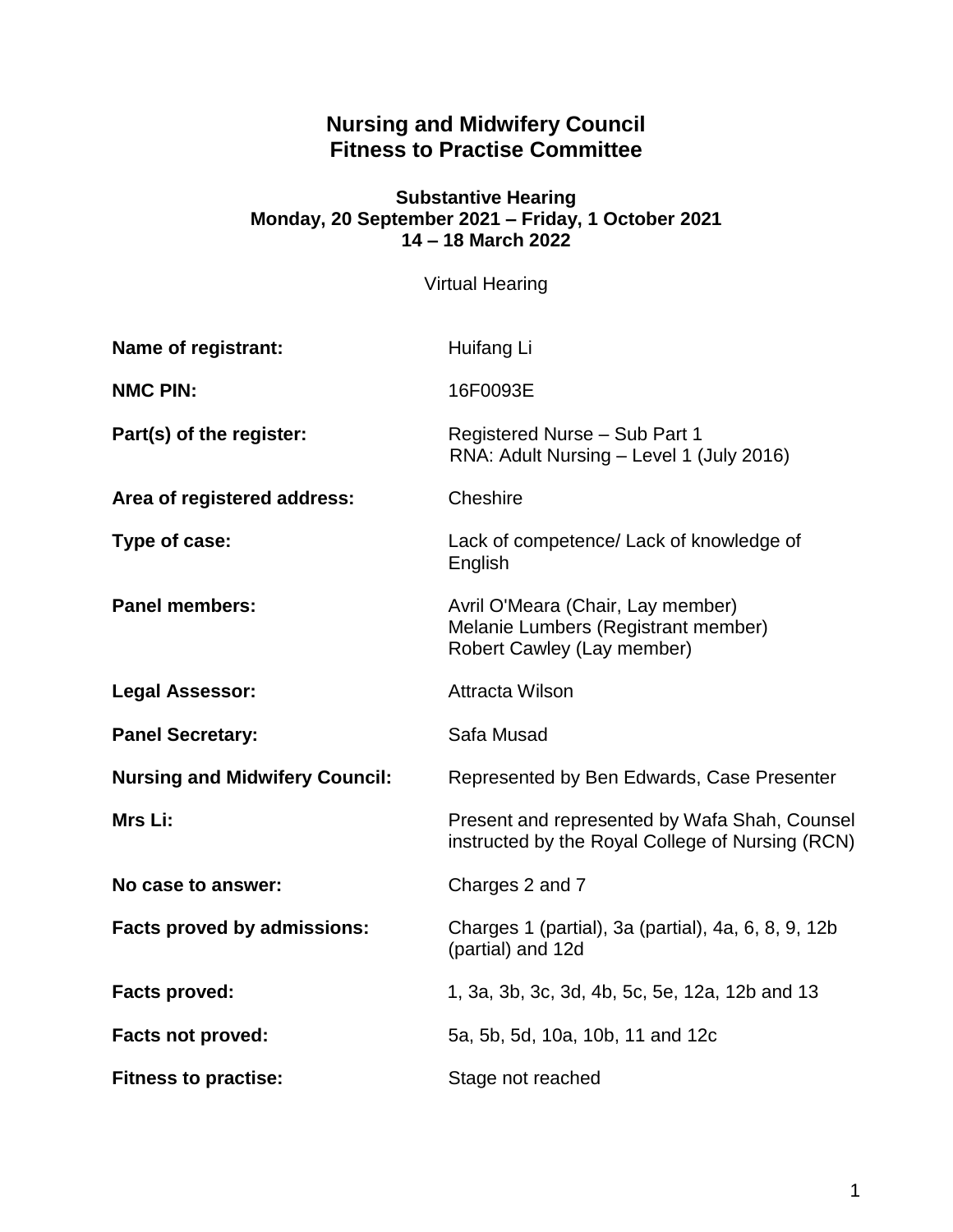| <b>Sanction:</b> | Stage not reached                                |
|------------------|--------------------------------------------------|
| Interim order:   | Interim conditions of practice order (12 months) |

#### **Interim order**

Notwithstanding the fact that the panel had made a decision orally on no case to answer and had announced this to the parties, it was not possible to finalise the written determination for this, nor the factual determination, prior to going part-heard during this current listing.

Therefore, the panel invited submissions from the parties as to whether an interim order was necessary in the circumstances of this case, as it had now received all of the evidence on facts, including some admissions from you.

Mr Edwards, on behalf of the NMC, informed the panel that it would need to consider the necessity for imposing an interim order prior to going part-heard. However, he submitted that the NMC remained neutral as to the need of an interim order in the particular circumstances of this case.

Mr Edwards reminded the panel that you had made a number of admissions at the outset of this hearing. He informed the panel that you had previously been made subject to an interim suspension order between August 2018 and February 2019. Subsequently, this interim order was replaced with an interim condition of practice order which was revoked in July 2019. You have been permitted to work as a registered nurse without restriction since then.

Ms Shah, instructed by the Royal College of Nursing ("RCN"), on your behalf, opposed the imposition of any interim order. She informed the panel that you have been practising as a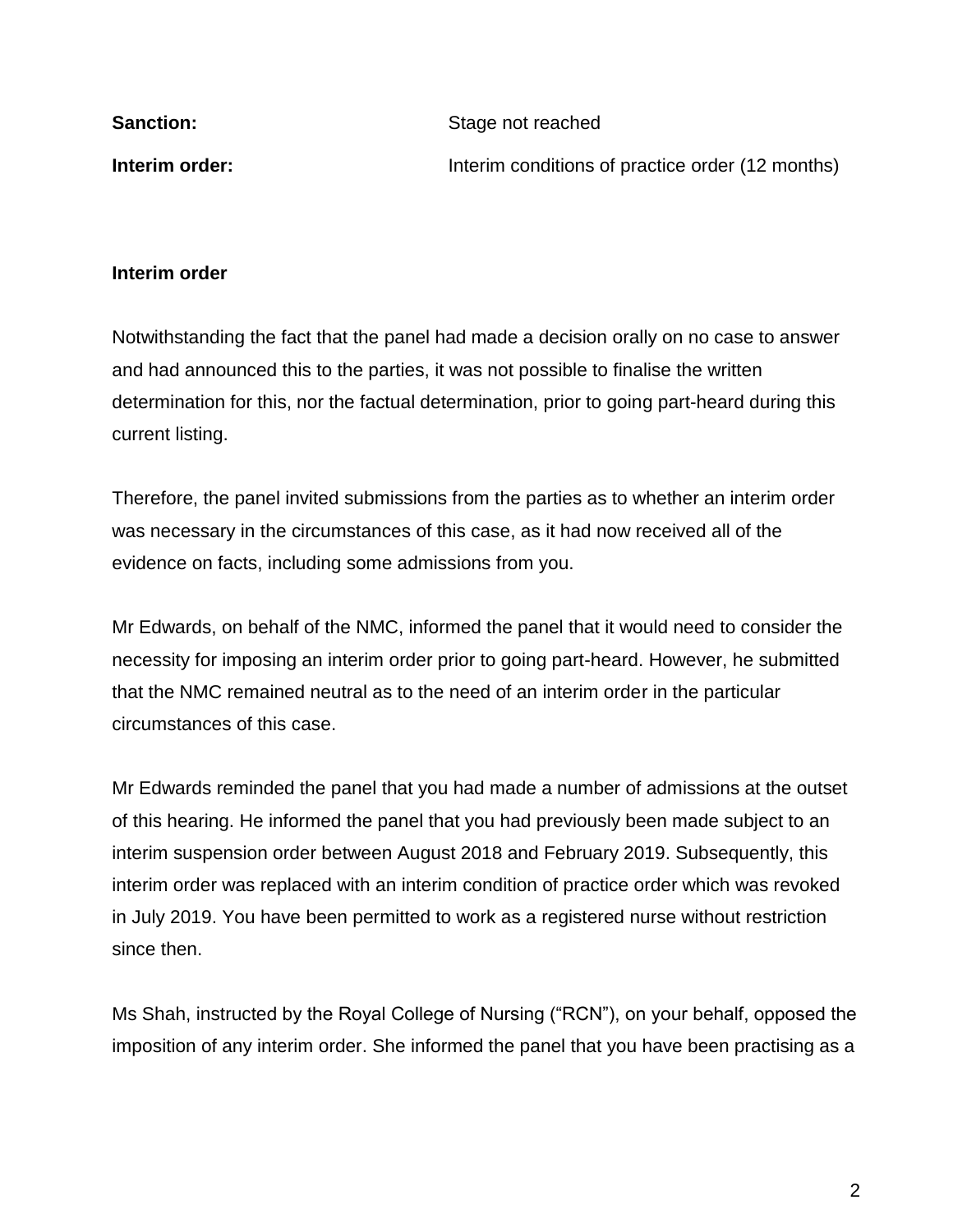registered nurse for a significant period of time without any restrictions, you are engaging fully with the NMC, and you can be relied upon to continue to do so.

Ms Shah submitted that you had previously been made subject to an interim conditions of practice order and the panel was satisfied enough to lift them in July 2019.

Ms Shah submitted that if the panel are not minded to agree with her primary submission that no interim order should be imposed, nothing further than an interim conditions of practice order is appropriate in the particular circumstances of this case. Ms Shah submitted that the panel may consider it appropriate to restrict you to your current employer who are aware of the regulatory proceedings and are supportive of you. However, as there has been no findings on facts aside from your admissions, and no material change of circumstances, an interim order is not necessary in the particular circumstances of this case.

The panel heard and accepted the advice of the legal assessor.

The panel considered the allegations to be serious, multiple and wide-ranging. It noted that they relate directly to your clinical nursing practice, specifically concerning a number of competency related issues.

As the panel had not finalised its decision on facts, the panel considered whether an interim order is necessary, having regard to the allegations in full, alongside the charges you have admitted.

The panel noted that whilst you have been working as a registered nurse without incident since July 2019, there were some outstanding concerns which you have not yet been able to resolve. The panel did consider there to be a material change in the circumstances of this case, as you have now provided admissions to some of the charges, and have not yet been able to demonstrate that you have addressed any residual concerns relating to them.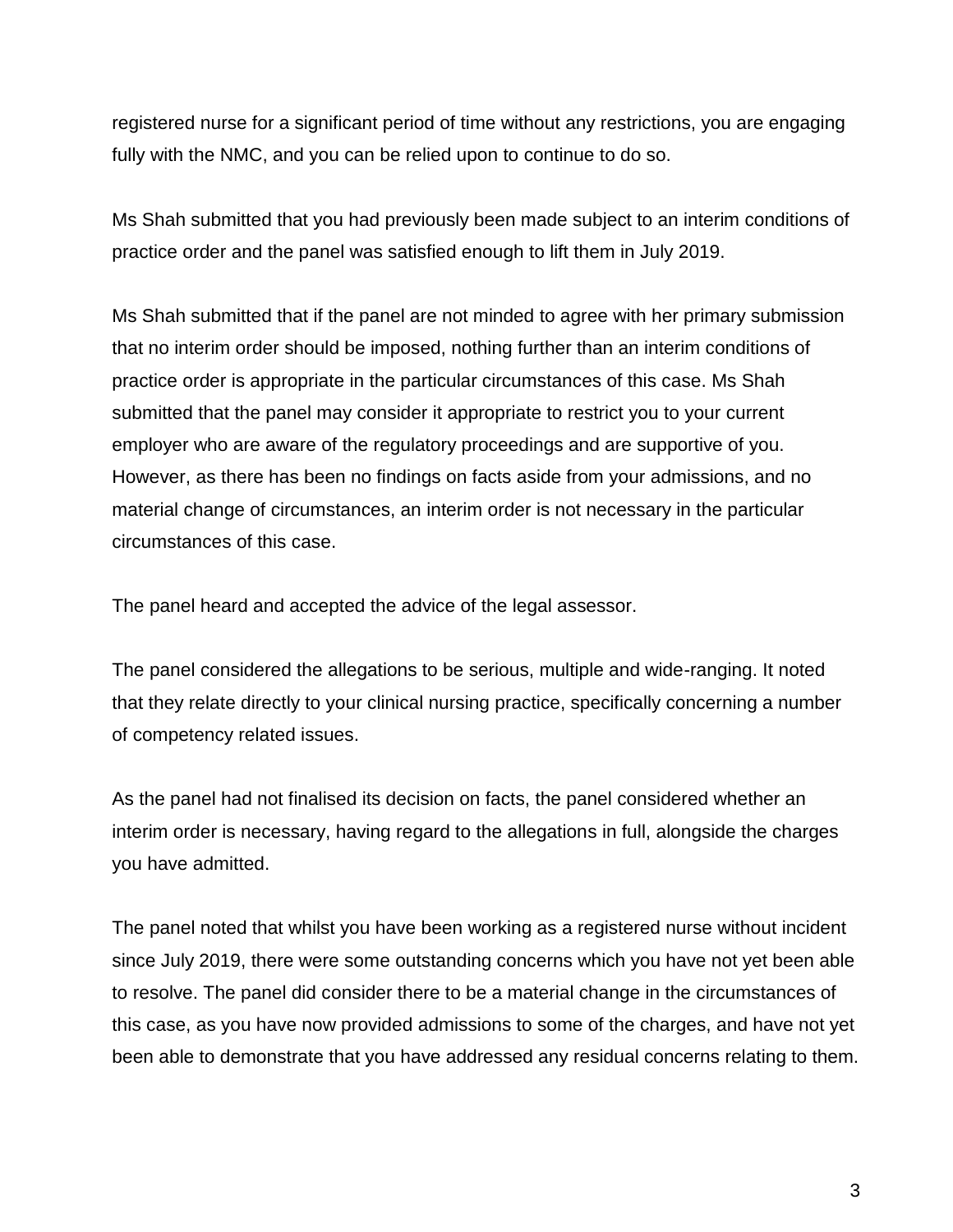In having regard to the above, the panel considered there to be a real risk of repetition and a risk of unwarranted harm to patients in your care, should you be permitted to practise as a registered nurse without some form of restriction.

The panel decided that it would be necessary to restrict your nursing practice on the grounds of public protection, and determined that it was also in the public interest to do so, in order to uphold and maintain proper professional standards.

The panel agreed with the submissions of Ms Shah that an interim suspension order would be disproportionate in the circumstances of this case. The panel was satisfied that the outstanding concerns could be addressed by the imposition of an interim conditions of practice order, as workable conditions could be formulated to protect the public for the period of time it is in force.

*For the purposes of these conditions, 'employment' and 'work' mean any paid or unpaid post in a nursing, midwifery or nursing associate role. Also, 'course of study' and 'course' mean any course of educational study connected to nursing, midwifery or nursing associates.*

- 1. You must confine your nursing practice to your current role as a band 5 registered nurse at Stepping Hill Hospital.
- 2. You must ensure that you are supervised by another registered nurse or nursing associate when carrying out Hi Flow oxygen therapy and chest drain procedures and management.
- 3. You must keep us informed about anywhere you are working by telling your case officer within seven days of leaving any employment.
- 4. You must keep us informed about anywhere you are studying by: a. Telling your case officer within seven days of accepting any course of study.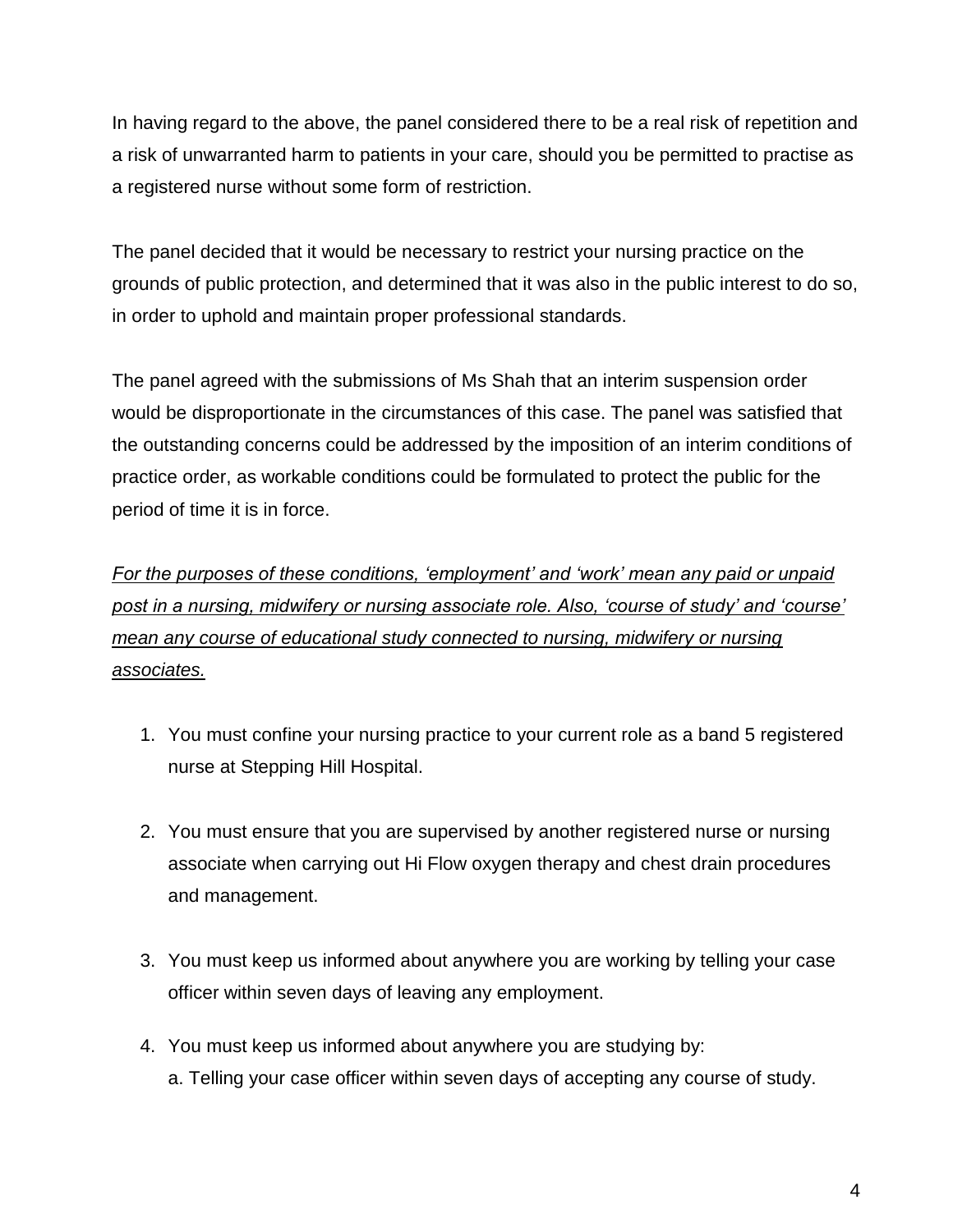b. Giving your case officer the name and contact details of the organisation offering that course of study.

- 5. You must immediately give a copy of these conditions to:
	- a. Any organisation or person you work for.
	- b. Any agency you are registered with for work.

c. Any establishment you apply to (at the time of application), or with which you are already enrolled, for a course of study.

- 6. You must tell your case officer, within seven days of your becoming aware of:
	- Any clinical incident you are involved in.
	- Any investigation started against you.
	- Any disciplinary proceedings taken against you.
- 7. You must allow your case officer to share, as necessary, details about your performance, your compliance with and / or progress under these conditions with:
	- Any current employer.
	- Any educational establishment.
	- Any other person(s) involved in your retraining and/or supervision required by these conditions.

The panel decided to impose this interim order for a period of 12 months, notwithstanding that the panel were hopeful of concluding this matter at the next listing of this hearing between 14-18 March 2022. It decided that on the abundance of caution, in case there was an issue with any party reconvening on those dates, this would then allow sufficient time for this matter to be relisted. The panel was of the view that a 12 month interim conditions of practice order would allow sufficient time for this matter to be concluded.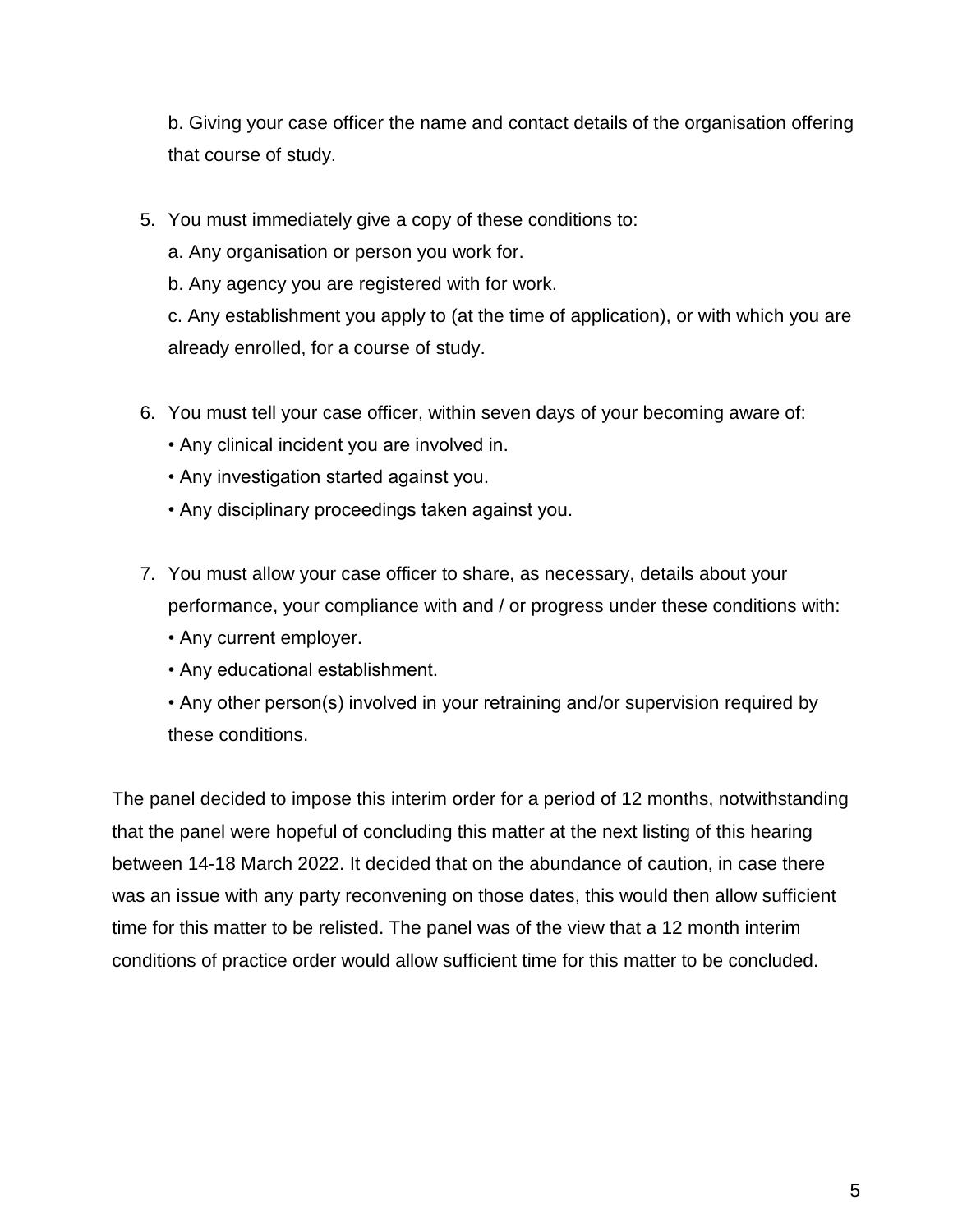#### **Details of charge**

'That you, a registered nurse, between 20 November 2017 and 17 July 2018 failed to demonstrate the standards of knowledge, skill, and judgement required to practise without supervision as a band 5 staff nurse in that you;

- 1) On one or more occasions in December 2017 and/or January 2018 incorrectly increased a patient's nasal cannula oxygen level to above 5 litres. *[proved by admission]*
- 2) In January 2018 did not commence a patient's naso-gastric feed at the correct time.
- 3) On 19 January 2018;
	- a) Did not feel for a manual pulse with patients. *[proved by admission]*
	- b) Took an inaccurate oxygen saturation reading for a patient.
	- c) Were unable to explain how you could increase a patient's urine output or blood pressure through fluid input.
	- d) Were unable to critically analyse patient observations.
- 4) On 1 February 2018;
	- a) Did not check a patient's blood glucose before dispensing gliclazide medication. *[proved by admission]*
	- b) Before putting a nasal cannula on a patient;
		- i. Did not check the patient's oxygen saturations
		- ii. Did not check the patient's oxygen prescription against the flow meter.
		- iii. Did not ensure the oxygen was connected.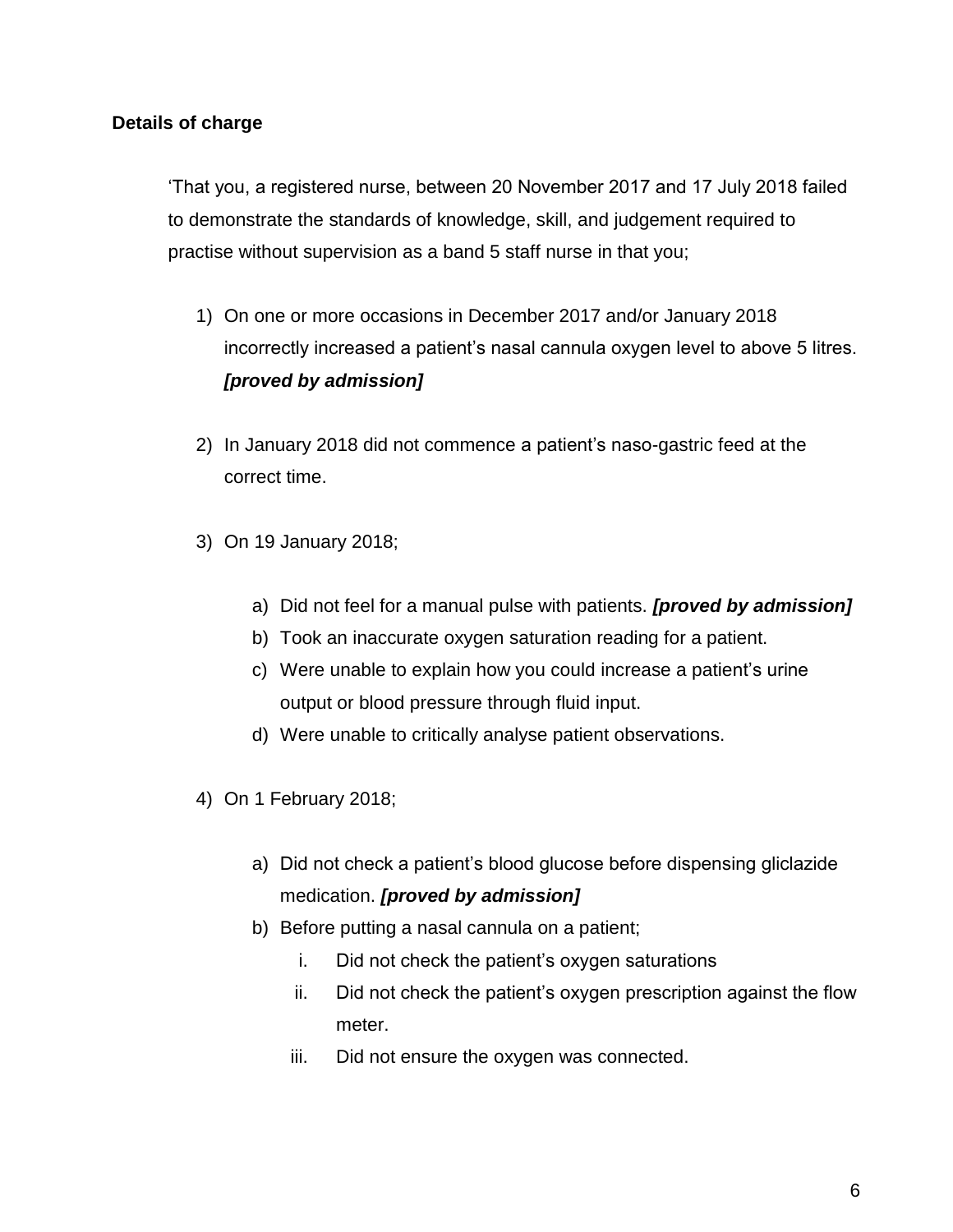- 5) On 7 February 2018 when completing a quiz on common drugs;
	- a) Struggled to identify common drugs.
	- b) In relation to amlodipine;
		- i. Could not state when it would be omitted.
		- ii. Could not state the safe threshold of administration based on a patient's blood pressure.
	- c) Did not know what the term "systolic" meant.
	- d) In relation to warfarin;
		- i. Incorrectly stated that it was used for high cholesterol.
		- ii. Did not know what "international normalised ratio/INR" is.
	- e) Stated that you would administer cyclizine prescribed to be taken every 8 hours to a patient 6 hours after the last administration.
- 6) On 30 May 2018 told Colleague 1 that Patient F was ready to be discharged when the medications were not ready and/or the EDNF ('Electronic discharge notification') had not turned green. *[proved by admission]*
- 7) On 31 May 2018 breached patient confidentiality by leaving Patient F's EDNF ('Electronic discharge notification') in an out tray without it being concealed inside an envelope.
- 8) On 16 June 2018, in relation to Patient C;
	- a) Did not put water in the bottle when changing the chest drain bottle. *[proved by admission]*
	- b) Did not check or record on the chest drain chart how much fluid had drained. *[proved by admission]*
	- c) Did not record that you had changed the chest drain bottle. *[proved by admission]*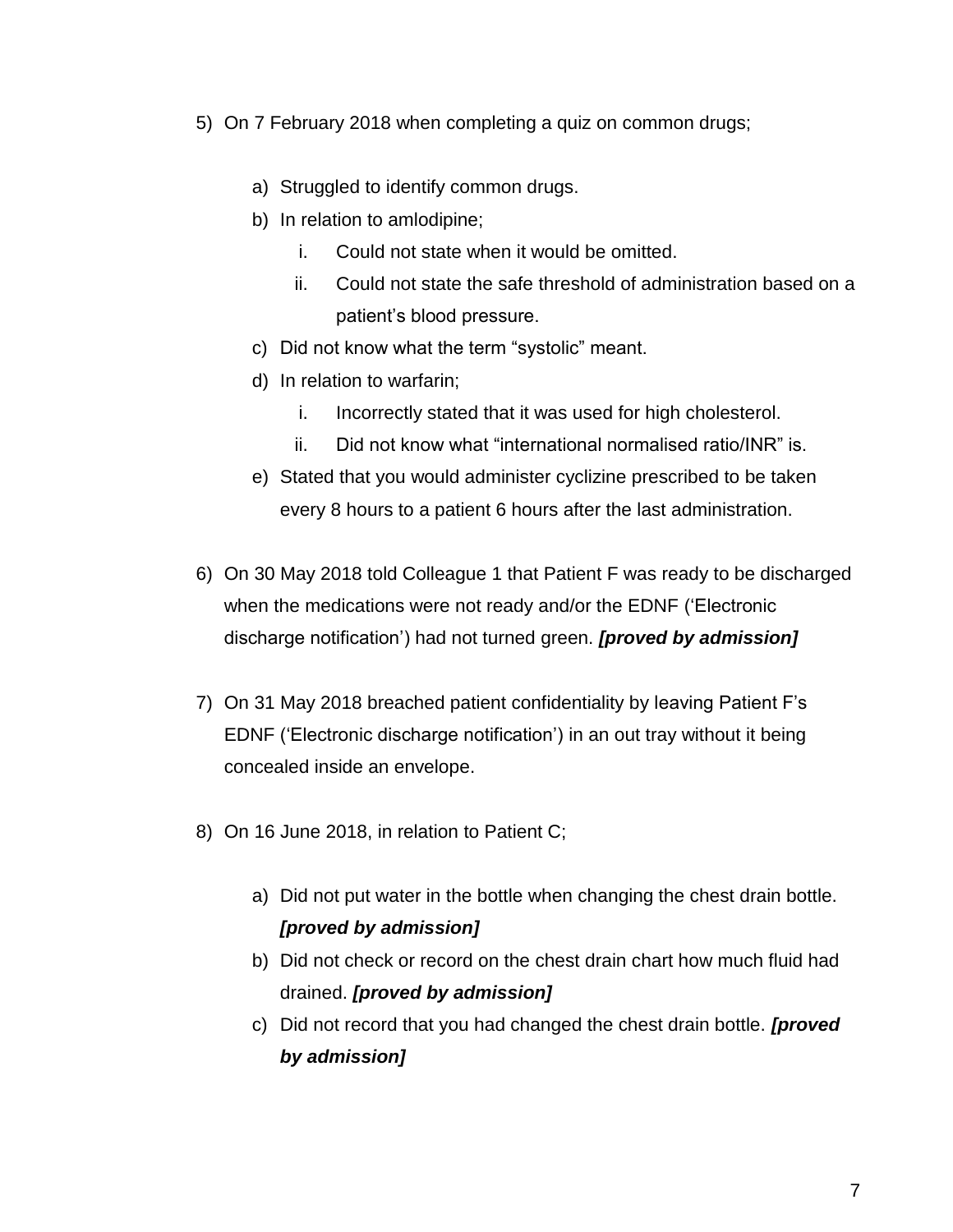9) On 18 June 2018, in relation to Patient D, did not follow prompts on Vital PAC to increase the frequency of vital sign recording and/or escalate the patient to a senior nurse or Critical Care Outreach. *[proved by admission]*

10) On 20 June 2018;

- a) Allowed Patient D to be discharged with a cannula still in place.
- b) Did not make adequate records in relation to Patient D's discharge.
- 11) In or around July 2018 incorrectly removed a patient's Hi Flow oxygen nasal cannula to administer a nebuliser.
- 12) On 17 July 2018, in relation to Patient E;
	- a) Changed the oxygen level when Colleague 2 had told you not to do so.
	- b) Did not wean Patient E's oxygen adequately or at all before converting from Hi Flow to nasal cannula.
	- c) Did not connect the nasal cannula to the low flow oxygen meter.
	- d) Left Patient E to ask for help rather than use the call bell or shout for help. *[proved by admission]*
- 13) Do not have the necessary knowledge of English to practise safely and effectively.

AND in light of the above, your fitness to practise is impaired by reason of your lack of competence and/or lack of knowledge of English.'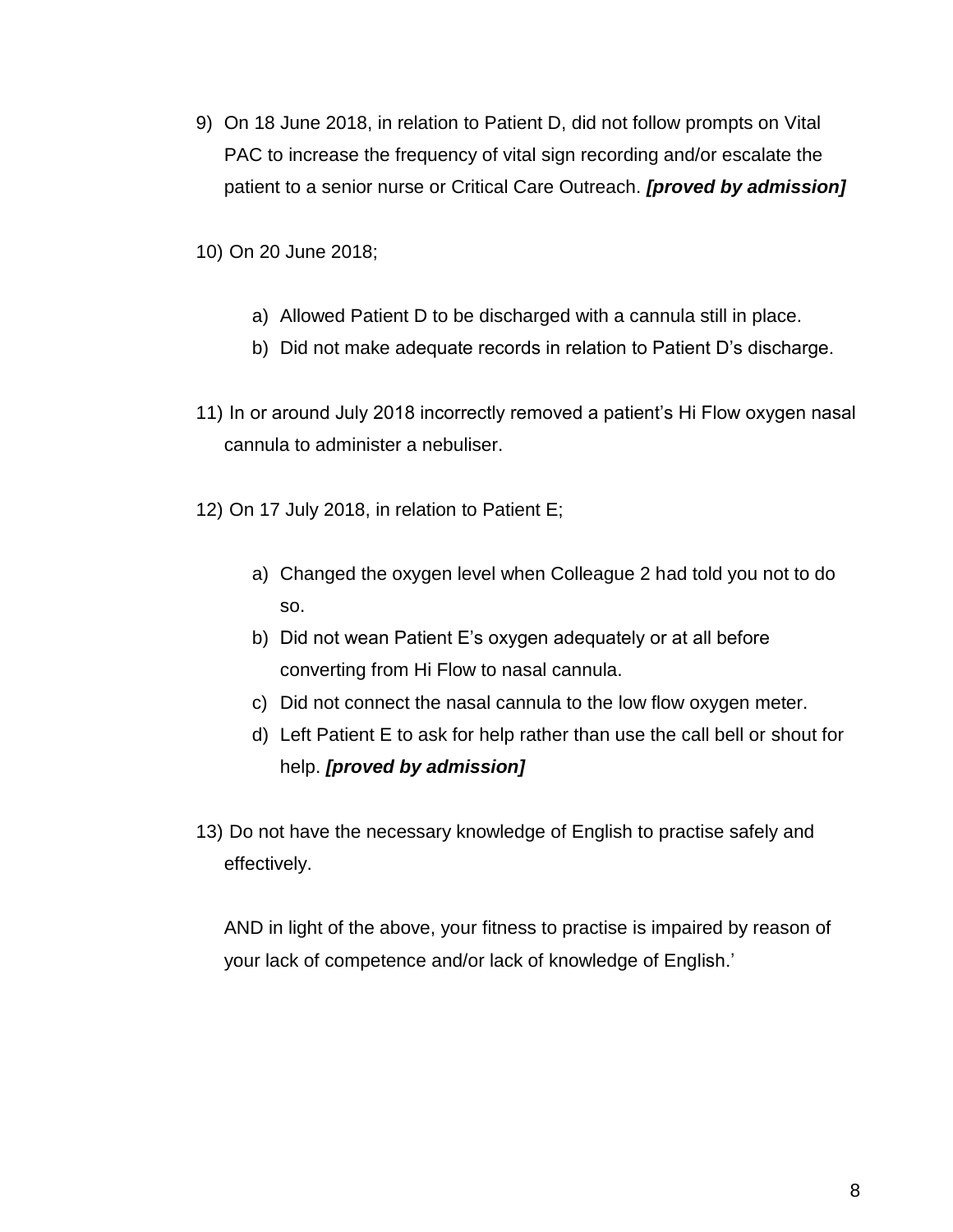### **Application to amend charges**

The panel heard from Mr Edwards, on behalf of the NMC, who requested that a minor amendment be made to the charges in order to clarify the acronyms used in the wording of charges 6 and 7.

The proposed amendment was to outline the meaning of the acronyms used in the charges to read as EDNF ('Electronic discharge notification'). It was submitted by Mr Edwards that the proposed amendment would provide clarity.

Ms Shah, on your behalf submitted that she had no objections and submitted that by outlining the acronym would provide clarity.

The panel heard and accepted the advice of the legal assessor.

The panel determined that no injustice would be caused to either party by such an amendment and that it was appropriate to allow the amendments to ensure clarity.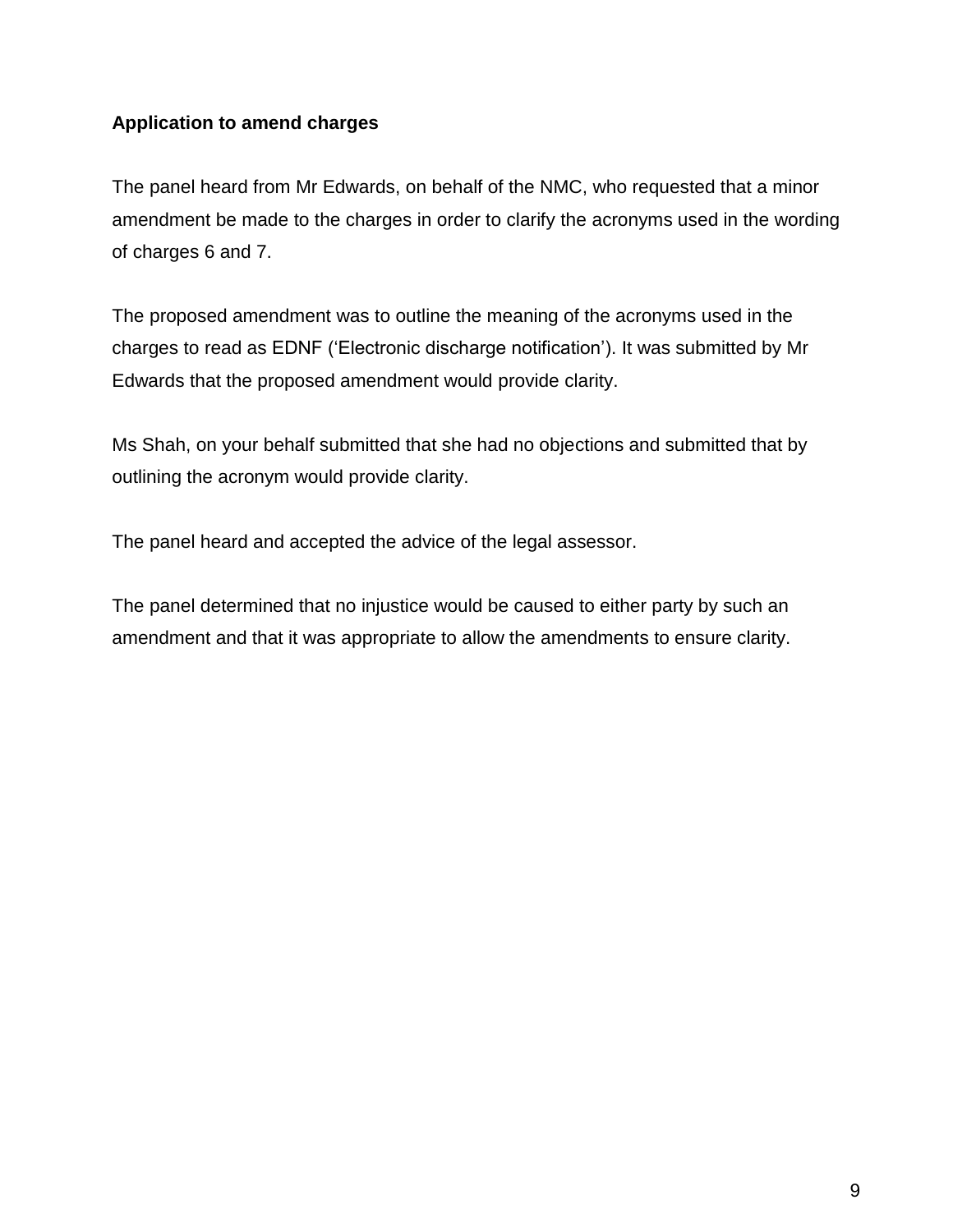#### **Decision and reasons on application of no case to answer**

Following the conclusion of the NMC case on facts, the panel considered a no case to answer application from Ms Shah in respect of charges 2, 3b, 3d and 7. This application was made under Rule 24(7).

Ms Shah drew the panel's attention to the test set out in the case of R v Galbraith (1981) 73 Cr App R 124 which states that:

*'If there is no evidence that the crime alleged has been committed by the defendant, there is no difficulty. The judge will of course stop the case.* 

*[Limb 1]*

*The difficulty arises where there is some evidence but it is of a tenuous character, for example because of inherent weakness or vagueness or because it is inconsistent with other evidence.* 

*[Limb 2]*

*Where the judge comes to the conclusion that the prosecution evidence, taken at its highest, is such that a jury properly directed could not properly convict upon it, it is his duty, upon a submission being made, to stop the case.'*

#### Charge 2:

2) In January 2018 did not commence a patient's naso-gastric feed at the correct time.

Ms Shah submitted that charge 2 falls under limb 2 of Galbraith, in that the evidence presented by the NMC is tenuous in character, weak and vague. She referred the panel to the written and oral evidence of Colleague 3 which goes to this charge. Ms Shah noted that Colleague 3's evidence did not provide any details in relation to this charge and that there is no contemporaneous documentation to support it. Ms Shah submitted that the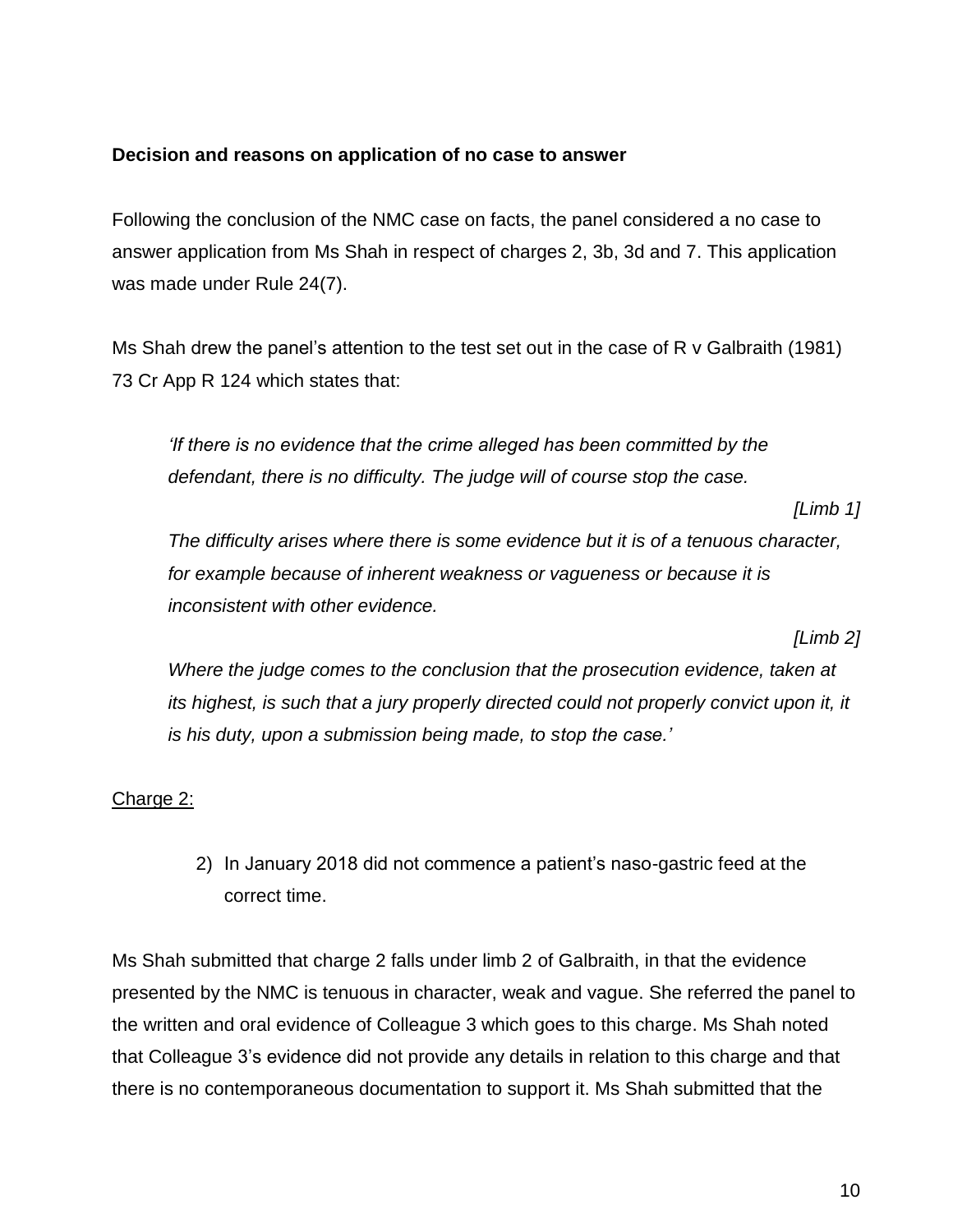evidence presented is vague and inherently weak. Ms Shah submitted that for these reasons the panel cannot properly assess this charge. She therefore invited the panel to find no case to answer under limb 2 of Galbraith in respect of charge 2.

Mr Edwards opposed the application. He submitted that in respect of charge 2, there is a case to answer. Mr Edwards submitted that the panel have yet to hear from you. In respect of the evidence provided by Colleague 3, it was his submission that although the panel do not need to consider witness credibility at this stage, Colleague 3 was a credible, honest and open witness and that there was supporting evidence in respect of this charge.

The panel found no case to answer in respect of charge 2. The panel determined that the evidence relied upon by the NMC is weak and tenuous and does not support the charge. The panel noted that no patient notes or evidence had been provided to show the time of the feed or any delay in administering the feed. The panel noted that Colleague 3, the main witness in relation to this charge, was not the person who had given instructions to you in relation to the feed. The panel was satisfied that a dietitian had given you instructions and the panel had not seen any evidence from the dietitian. Therefore the panel found no case to answer in respect of charge 2.

### Charge 3b:

- 3) On 19 January 2018;
	- b) Took an inaccurate oxygen saturation reading for a patient.

Ms Shah submitted that charge 3b falls under limb 1 of Galbraith. She referred the panel to the evidence of Colleague 4 which goes to this charge. Ms Shah submitted that Colleague 4 confirmed that she had not checked the saturation reading and confirmed that it could have potentially been an accurate reading. Ms Shah therefore submitted that there is no evidence that you took an inaccurate reading.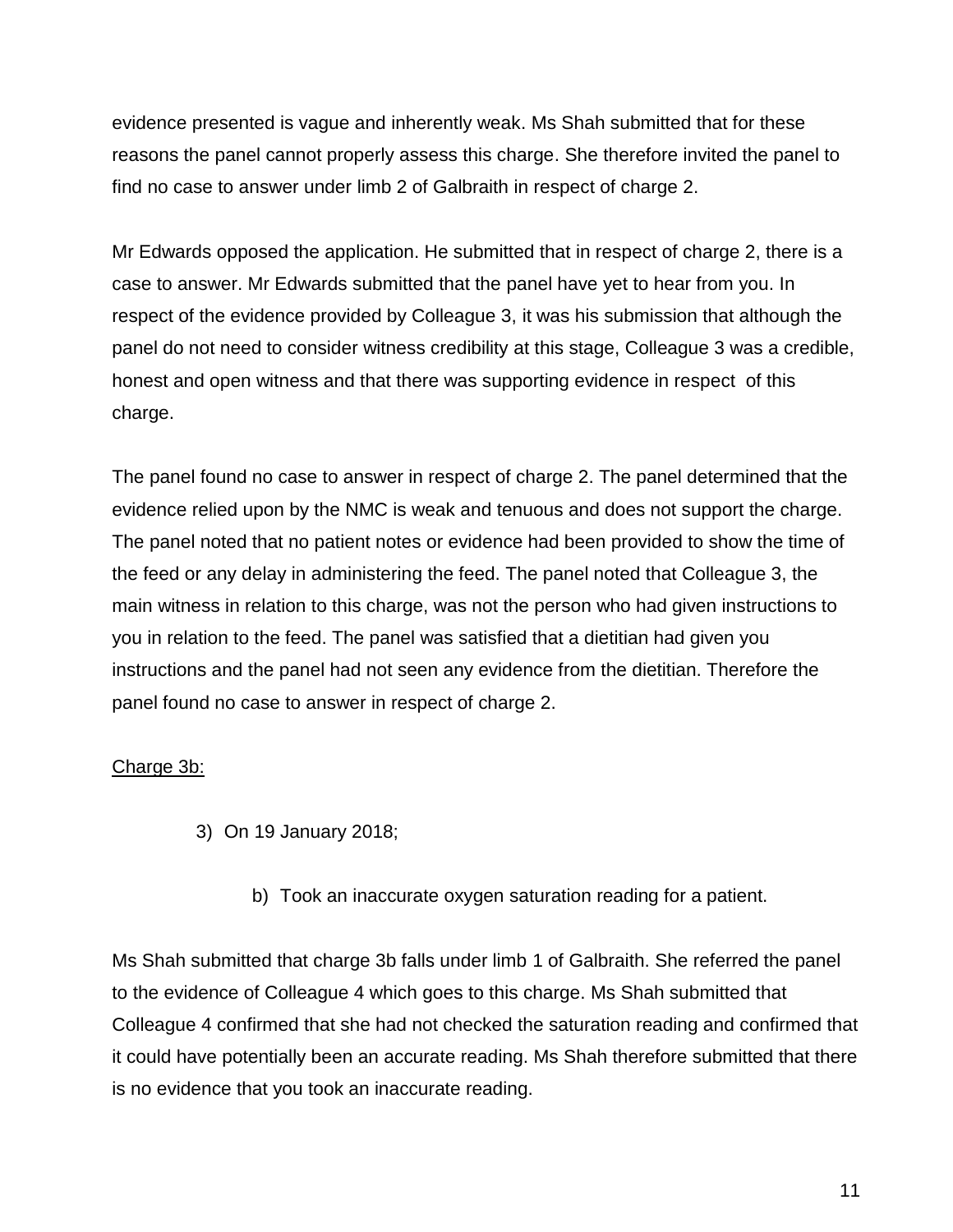In opposing the application, Mr Edwards submitted that the evidence of Colleague 4 was sufficient to support the charge.

Having considered all the evidence, the panel decided there is a case to answer in relation to charge 3b. In particular, the panel took into account the written and oral evidence of Colleague 4 and determined that there was sufficient evidence to support a case to answer.

### Charge 3d:

- 3) On 19 January 2018;
	- d) Were unable to critically analyse patient observations.

Ms Shah submitted that charge 3d falls under limb 2 of Galbraith. She submitted that the evidence available in relation to this charge is inherently weak or vague and is so tenuous there is no case to answer on this charge. She referred the panel to Colleague 4's evidence and submitted that it lacked specificity and was inherently weak in accordance with the test in Galbraith.

In opposing the application, Mr Edwards submitted that the evidence of Colleague 4 was sufficient to support the charge.

Having considered all the evidence, the panel decided there is a case to answer in relation to charge 3d. In particular, the panel took into account the written and oral evidence of Colleague 4 and determined that there was sufficient evidence to support a case to answer.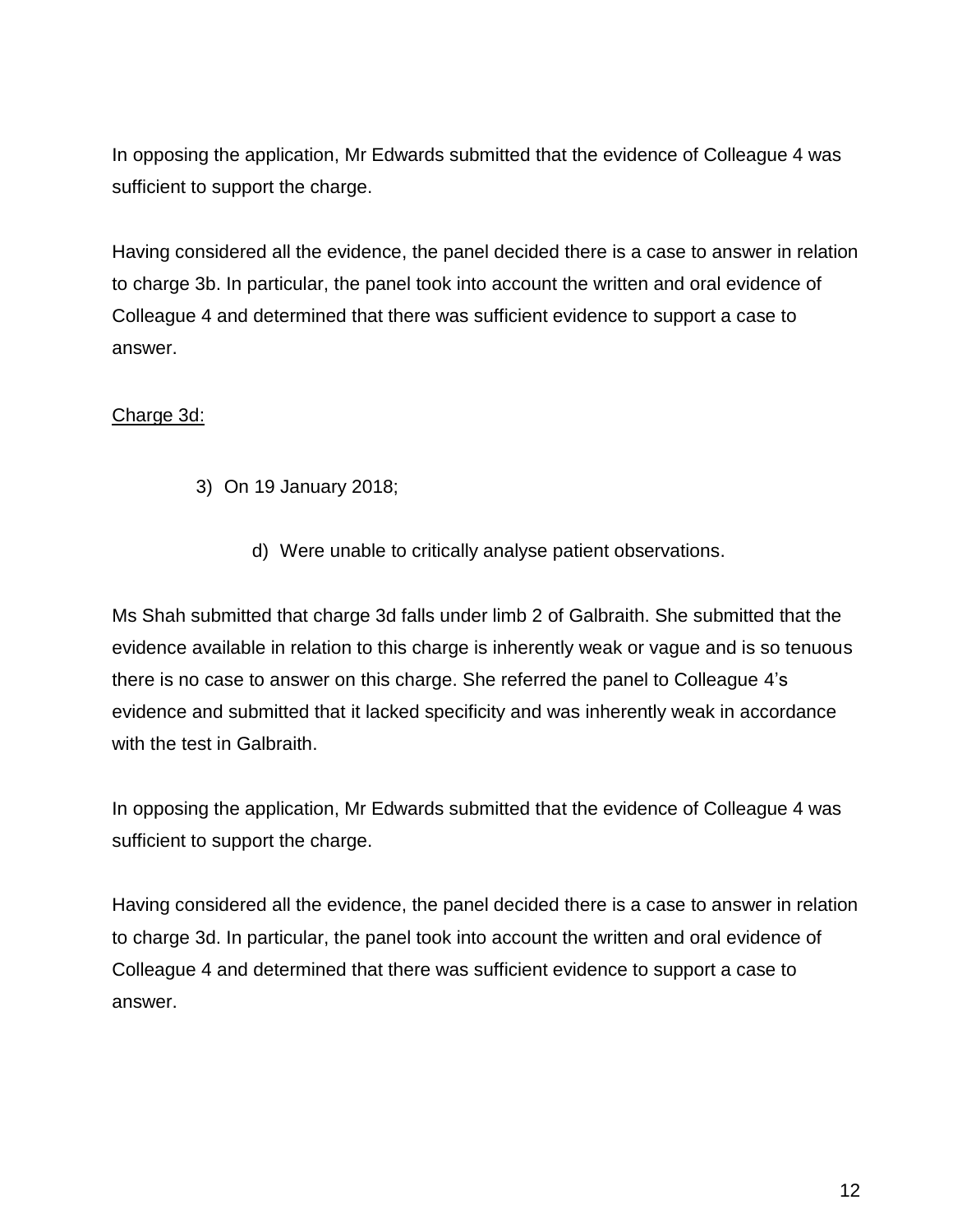### Charge 7:

7) On 31 May 2018 breached patient confidentiality by leaving Patient F's EDNF ('Electronic discharge notification') in an out tray without it being concealed inside an envelope.

Ms Shah submitted that charge 7 falls under limb 1 of Galbraith. Ms Shah submitted that Colleague 1 acknowledged she was unable to confirm if you had printed the form or in fact if you put it in the out tray.

In opposing the application, Mr Edwards submitted that you had admitted charge 6 which also related to Patient F's discharge. Although Colleague 1 may well have been unable to confirm that you had printed the form, in light of your admissions to charge 6 and given that you were in charge of Patient F that day, the panel can draw an inference that you put Patient F's EDNF in an out tray.

The panel found no case to answer in respect of charge 7. The panel determined that the evidence relied upon by the NMC is so inherently weak and tenuous. The panel noted that Colleague 1's evidence was that she did not see you put the EDNF form in the out tray. The panel did not accept that your admission to charge 6 was relevant here. The panel therefore found no case to answer in respect of charge 7.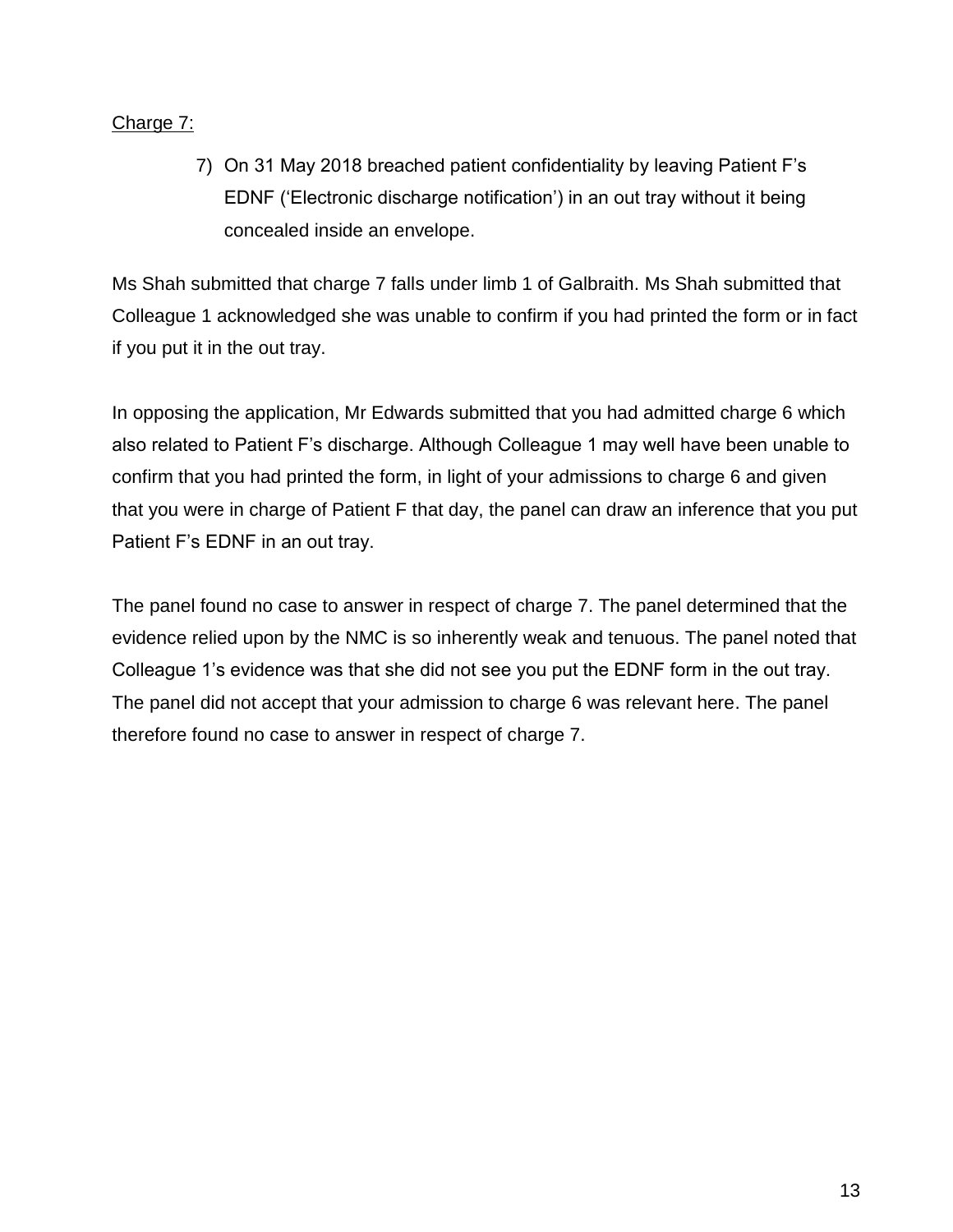### **Background**

The charges arose whilst you were employed as a Band 5 registered nurse by East Cheshire NHS Trust ("the Trust"). You were employed from 20 November 2017 at Macclesfield Hospital ("the Hospital") on Ward 4 (Respiratory Medicine).

The charges relate to concerns regarding your capability and competency to undertake patient/clinical care to acceptable professional standards and not having the necessary knowledge of English to practice safely. It is alleged that you had an initial two week period of supernumerary status which was standard for all new starters at the Trust. Following concerns during this period, your supernumerary status was extended. It is alleged that between January and March 2018 further concerns were raised regarding your competency, capability and ongoing communication difficulties.

An action plan was formulated focusing on your communication, clinical skills, and medical devices, working within safe parameters and IT skills.

From 26 March 2018, your period of supernumerary practice ended and you were initially performing well as a Band 5 staff nurse. However, between May and July 2018, further concerns were raised in relation to your communication, knowledge, understanding and competencies. At this stage, you were given further support to gain your competencies and you also commenced English lessons. However, further alleged errors took place including a failure involving a patient's chest drain bottle and the incorrect removal of a patient's Hi Flow oxygen nasal cannula to administer a nebuliser.

The concerns raised were wide-ranging and related to both your knowledge of the English language and fundamental aspects of your nursing practice, in respect of your clinical competency.

You subsequently resigned from your post at the Hospital on 17 July 2018. You are now employed as a staff nurse at Stepping Hill Hospital.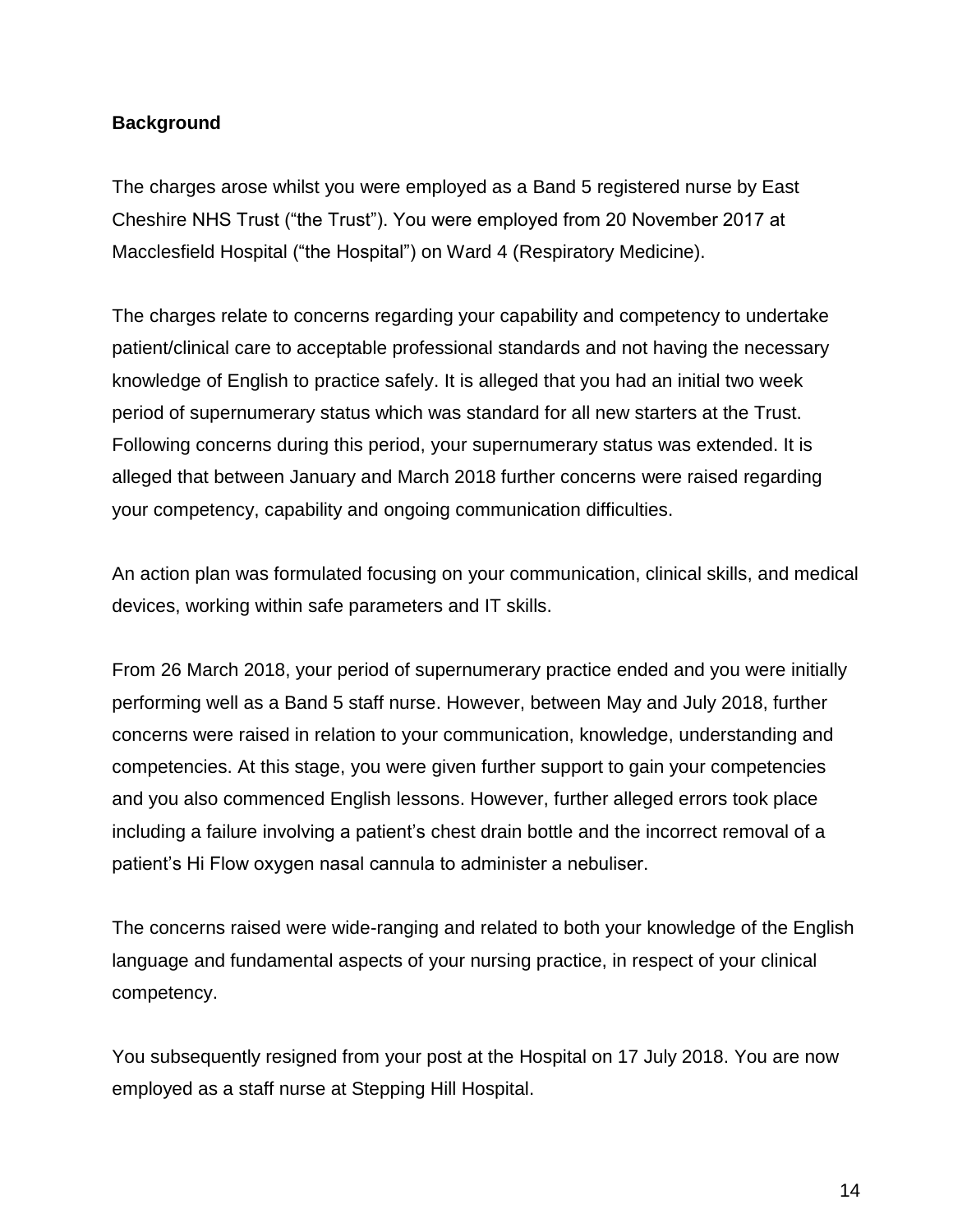### **Decision and reasons on facts**

At the outset of the hearing, the panel heard from Ms Shah, who informed the panel that you made a partial admission to charges 1, 3a and 12b and full admissions to charges 4a, 6, 8, 9 and 12d.

The panel therefore finds charges 4a, 6, 8, 9 and 12d proved in their entirety, by way of your admissions.

In reaching its decisions on the facts, the panel took into account all the oral and documentary evidence in this case together with the submissions made by Mr Edwards on behalf of the NMC and by Ms Shah on your behalf.

The panel was aware that the burden of proof rests on the NMC, and that the standard of proof is the civil standard, namely the balance of probabilities. This means that a fact will be proved if a panel is satisfied that it is more likely than not that the incident occurred as alleged.

The panel heard live evidence under affirmation from the following witnesses called on behalf of the NMC:

- Colleague 1: Band 5 registered staff nurse working at the Hospital on Ward 4 alongside you at the time of some of the alleged incidents.
- Colleague 2: **Band 7 senior sister at the Hospital** on Ward 4 and your line manager at the time of some of the alleged incidents.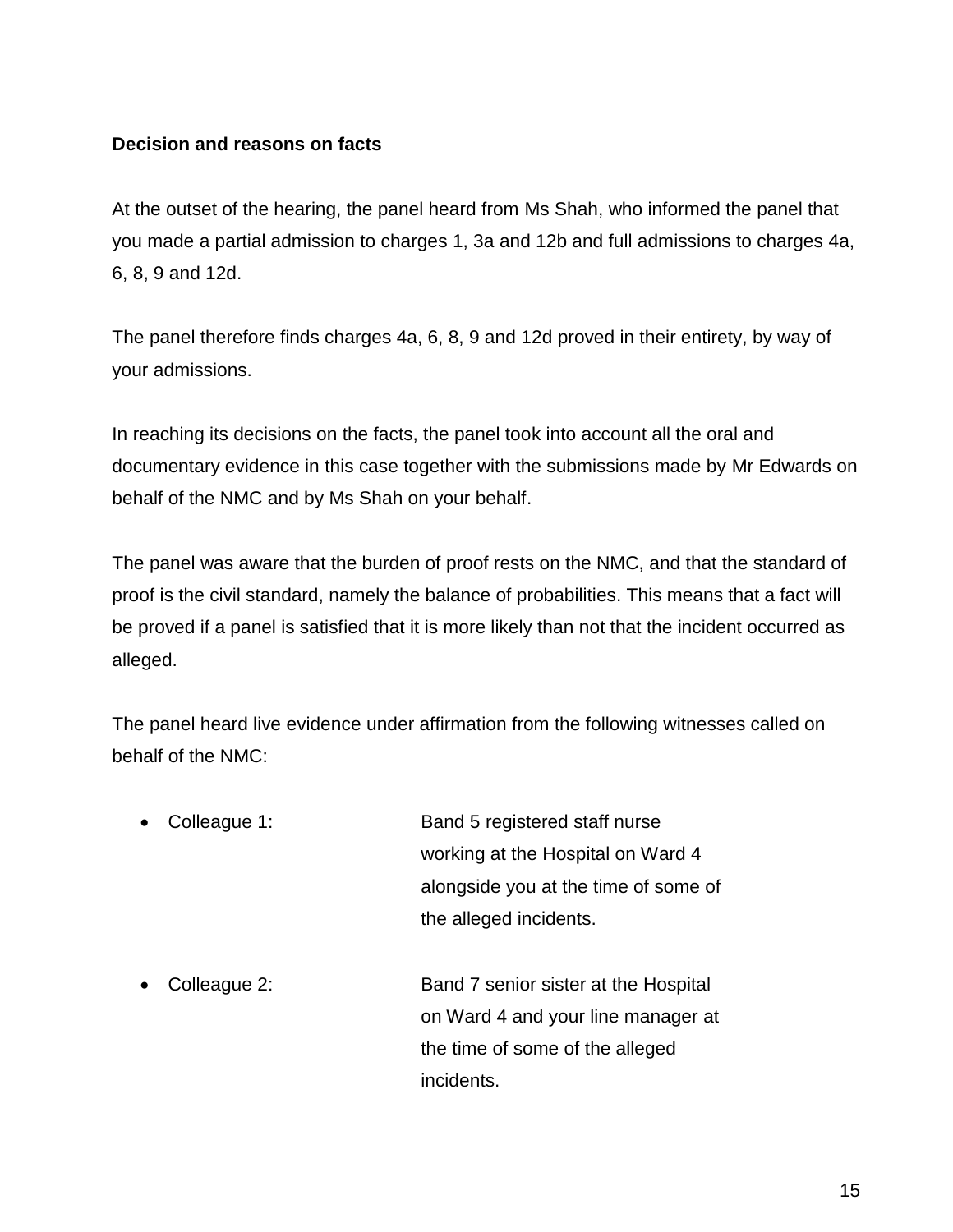- Colleague 3: **Band 6 nursing sister working at the** Hospital on Ward 4. Provided cover for Colleague 2 and acted as your line manager in her absence at the time of some of the alleged incidents.
- Colleague 4: Critical Care Outreach Practitioner working at the Hospital and a witness to some of the alleged incidents.
- Colleague 5: Clinical Education Facilitator working at the Hospital and provided support and training to you at the time of the alleged concerns.
- Colleague 6: Registered staff nurse working alongside you at the Hospital on Ward 4 and present at the time of some of the alleged incidents.
- Colleague 7: Band 6 sister working alongside you at the Hospital on Ward 4 and present at the time of some of the alleged incidents.
- Ms 8: Band 8A Matron for Acute Medicine at the Hospital and Matron at the time of the alleged incidents.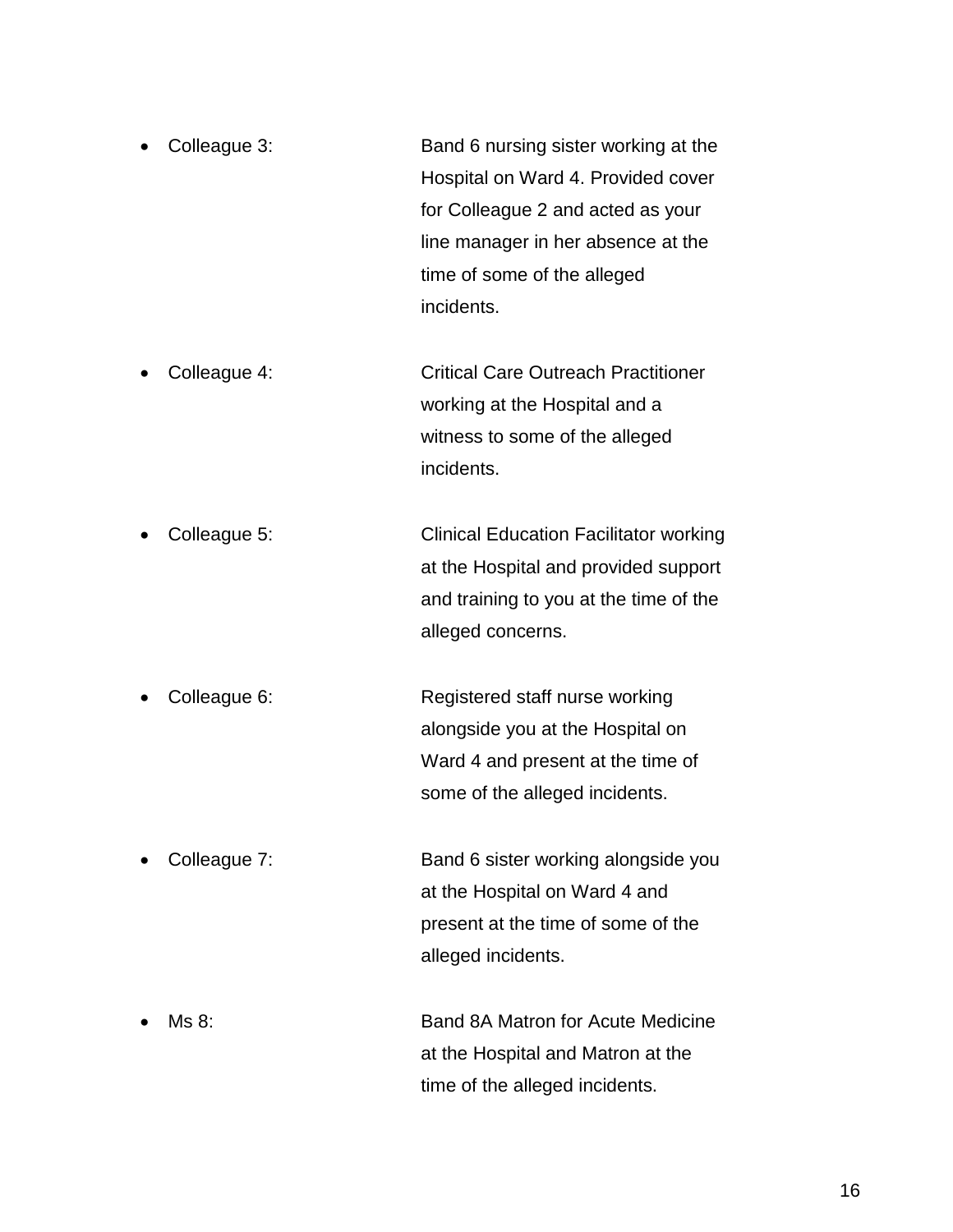The panel also heard live evidence under affirmation from the following witnesses called on your behalf:

- Ms 9: Staff Nurse currently working alongside you at Stepping Hill Hospital.
- Ms 10: **Healthcare assistant currently** working alongside you at Stepping Hill Hospital.

The panel also heard evidence from you under affirmation.

Before making any findings on the facts, the panel heard and accepted the advice of the legal assessor. It considered the witness and documentary evidence provided by both the NMC and Ms Shah.

The panel considered each of the disputed charges and made the following findings.

## **Charge 1**

That you, a registered nurse, between 20 November 2017 and 17 July 2018 failed to demonstrate the standards of knowledge, skill, and judgement required to practise without supervision as a band 5 staff nurse in that you;

1) On one or more occasions in December 2017 and/or January 2018 incorrectly increased a patient's nasal cannula oxygen level to above 5 litres.

## **This charge is found proved.**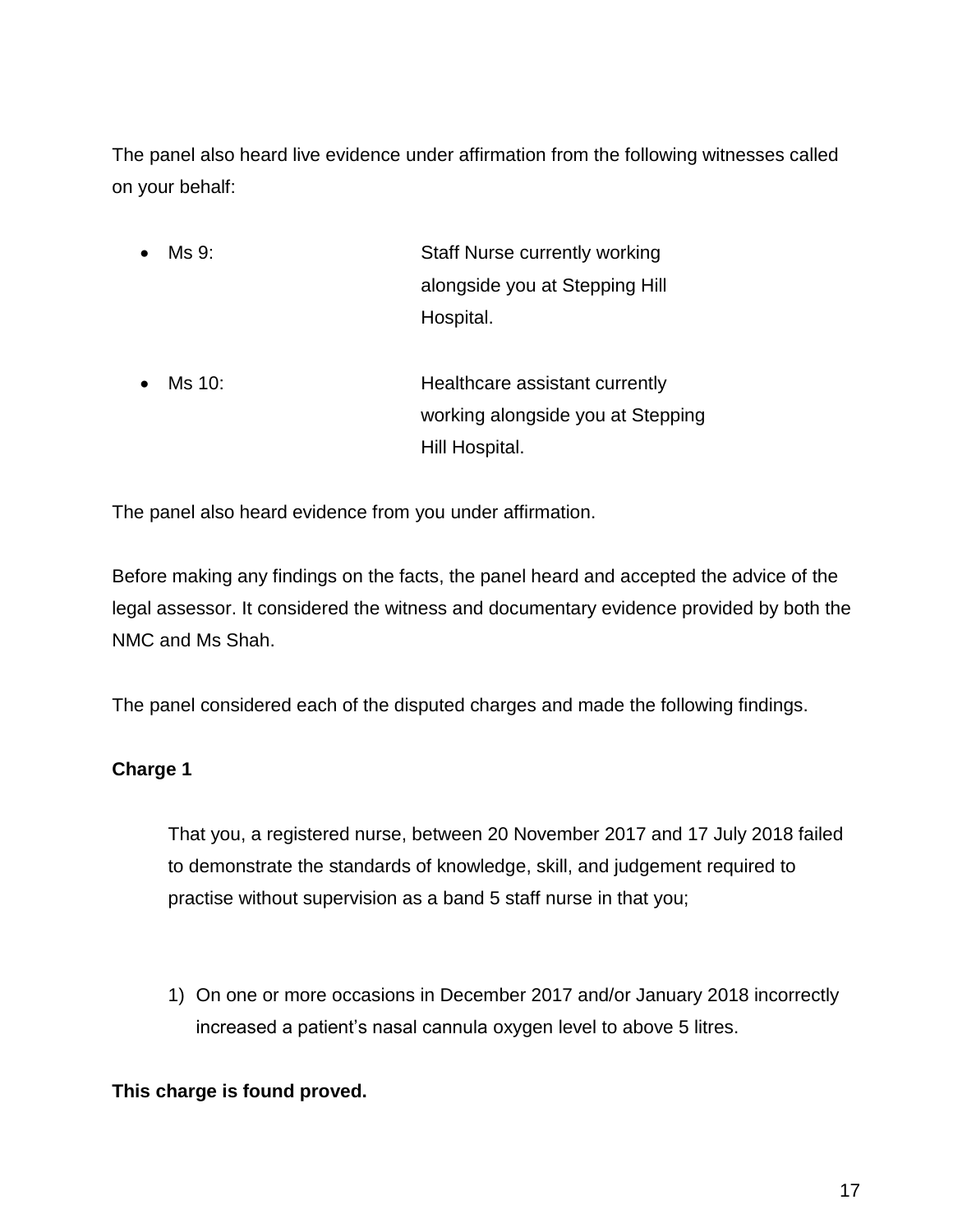In reaching this decision, the panel took into account that you had made a partial admission, in that you admitted that this had occurred on only one occasion in December 2017. The panel heard evidence from a number of witnesses who recalled you incorrectly increasing a patient's nasal cannula oxygen level to above five litres on one occasion in December 2017.

The panel considered the evidence of all of the relevant witnesses, and in particular your evidence and the evidence of Colleague 6 in reaching its decision as to whether this incident occurred on more than one occasion. The panel noted that apart from Colleague 6 there were no other witnesses with knowledge of a second incident where you had incorrectly increased a patient's nasal cannula oxygen levels to above five litres during this period. There was no record of a second incident occurring, no Datix and no report to your line manager or a nurse in charge.

The panel noted that Colleague 6 was clear in her evidence and did her best to assist the panel. However, Colleague 6 was unable to provide any specific details of a second incident, such as the date or name of the patient. Given the lack of detail and the absence of any corroborative evidence, the panel was not satisfied that a second incident had taken place during the period alleged.

Therefore, the panel finds this charge proved on only one occasion in December 2017 or January 2018.

### **Charge 3a**

- 3) On 19 January 2018;
	- a) Did not feel for a manual pulse with patients.

### **This charge is found proved.**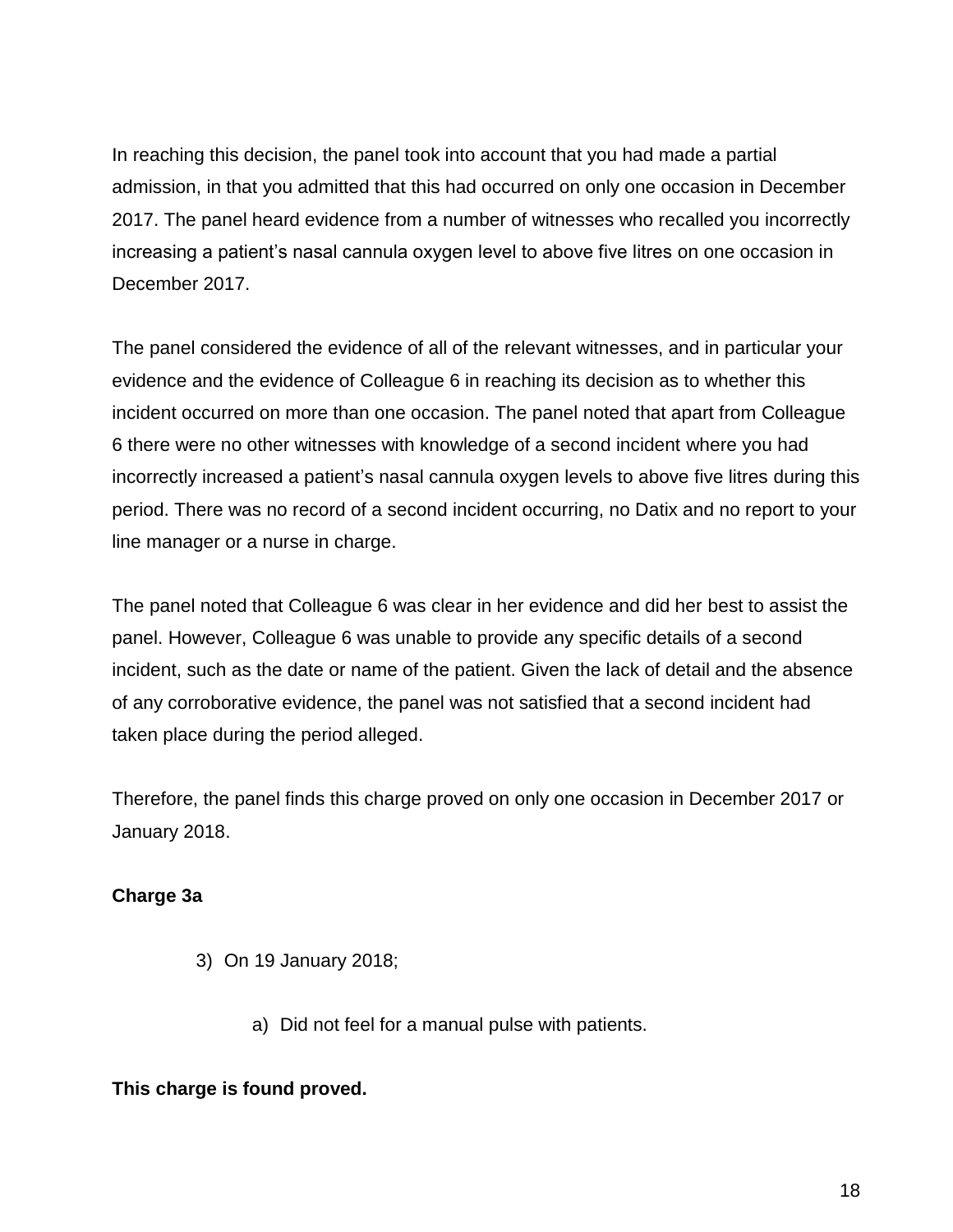The panel noted that you made a partial admission to this charge in that you said that you did not feel for a manual pulse with one patient.

On 19 January 2018, Colleague 4, the critical outreach care nurse worked with you from 9am to 1pm. You said that you understood that the purpose of the session was to facilitate your learning and provide you with training on oxygen therapy. You said that you did not realise that you were being assessed on taking a manual pulse on a patient or that you had been asked to do this. You said you had listened to Colleague 4 and nodded in response to what she had said to you.

The panel noted that you had completed a Critical Care Outreach Reflection form before and after the session, which indicated what you wished to achieve with Colleague 4. In response to the question on the form '*What would you liked to achieve in the session with Outreach?'* you wrote *'Oxygen therapy to different patients. Assessment and plan care for critical in-patients.'*

In response to the question on the form '*What learning/understanding did your session with Outreach help you with?'* you wrote *'I learnt how do [sic] assess critically ill patients by ABCDE assessment tool. Planning patient care and manage patient condition… oxygen therapy. From this learning I have good understand [sic] my role in ward 4. '*

In her oral evidence, Colleague 4 told the panel that during the session with you, she had difficulties understanding you and was not sure whether you had understood her.

After the session, on 10 March 2018, Colleague 4 provided a summary of her observations of the session on 19 January 2019 to your Line Manager and your Matron.

In reaching its decision, the panel took into account in particular the evidence of Colleague 4 and your evidence. The panel noted that you and Colleague 4 had attended to three patients during the session. Colleague 4 was unable to confirm whether or not you felt for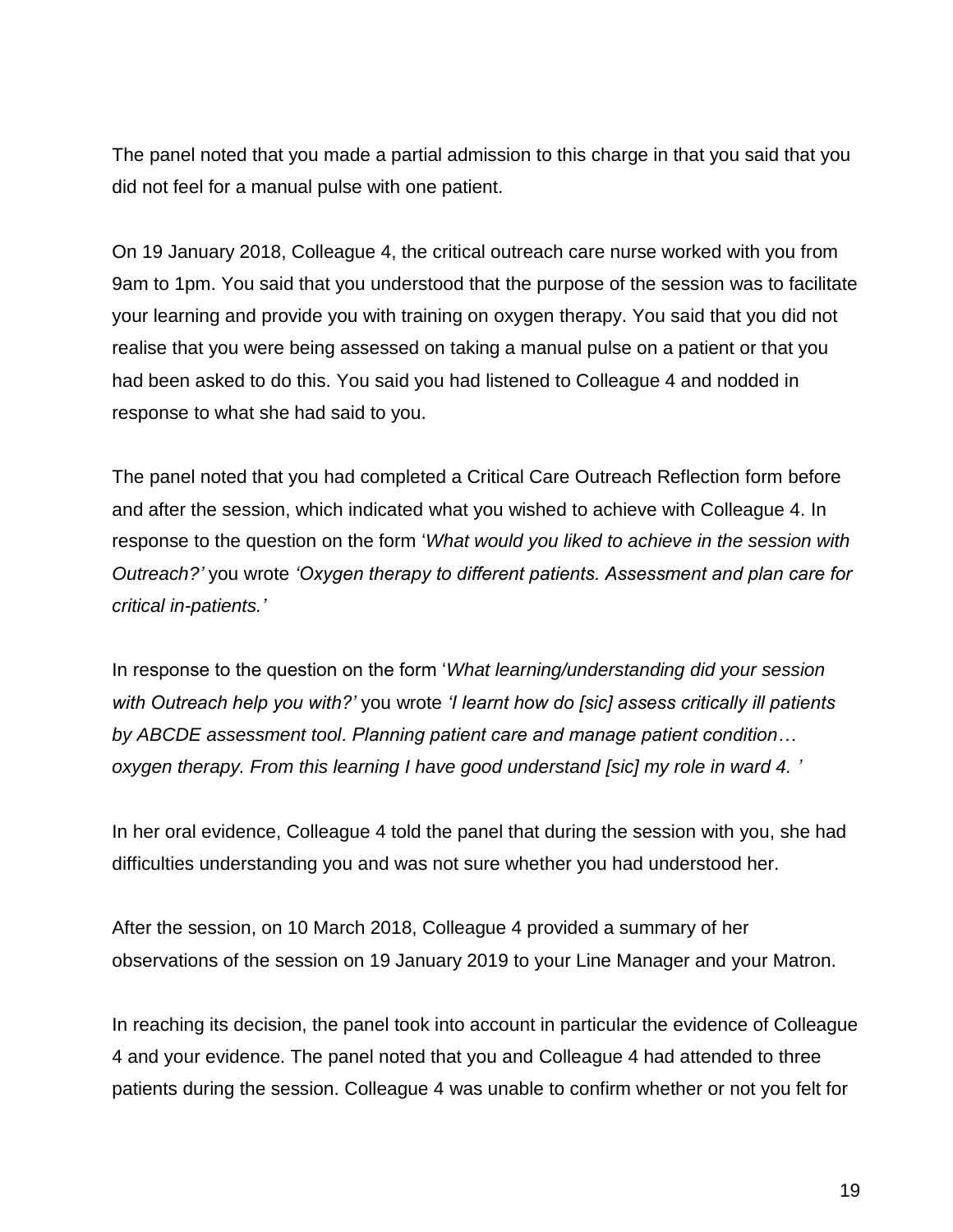a manual pulse with more than one patient. There is no corroborating evidence to assist the panel. The panel therefore cannot be satisfied on the balance of probabilities that you failed to feel for a manual pulse with more than one patient.

The panel therefore find this charge proved in relation to one patient only.

## **Charge 3b**

- 3) On 19 January 2018;
	- b) Took an inaccurate oxygen saturation reading for a patient.

### **This charge is found proved.**

In reaching its decision, the panel took into account in particular the witness evidence of Colleague 4 and your evidence.

You said that you had not taken an oxygen saturation reading for a patient. You recalled putting the oximeter on a patient's finger and you had waited for Colleague 4 to assess the patient. You said that Colleague 4 had talked 'non-stop' and you did not realise that you were being asked to take an oxygen saturation reading or that you were being assessed on this. You said that before that session on 19 January 2018 there had been no complaints about you not being able to take observations on patients.

The panel noted that the email written by Colleague 4, dated 10 March 2018, was a relatively contemporaneous documentary account of the session with you on 19 January 2018. It was also consistent with Colleague 4's written and live evidence. In her email dated 10 March 2018, Colleague 4 stated:

*"She did not take a manual pulse to check for regularity or character, without being asked and took oxygen saturations from the number alone, without using the pulse*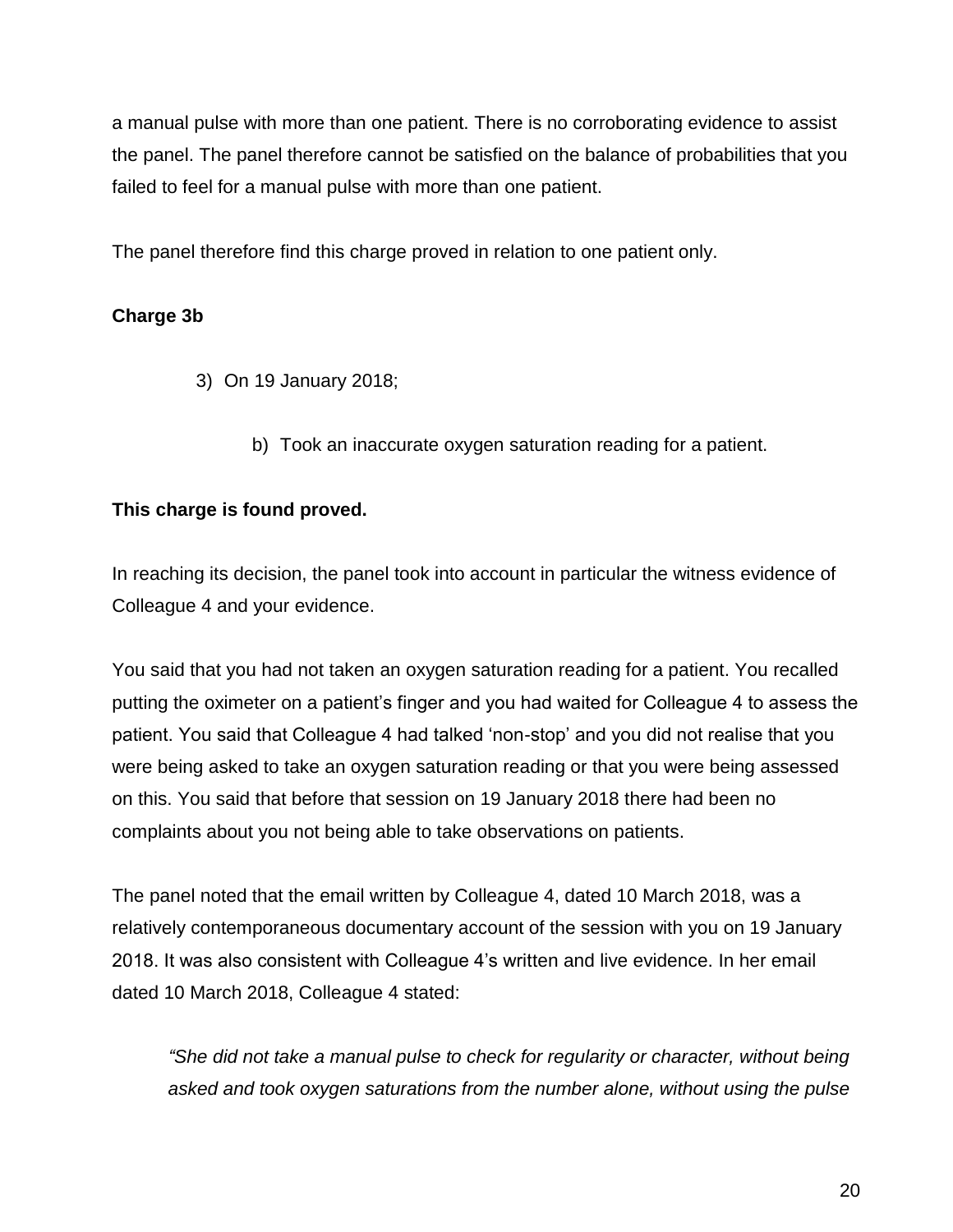*monitor bar, which can indicate the pulse behind the pulse oxymetry [sic]. For the first patient this meant the reading, heart rate and oxygen sats were incorrect."*

The panel found Colleague 4's evidence to be clear and reliable and noted that she was an experienced nurse and trainer.

The panel was not provided with any other documentary evidence to support the charge that an inaccurate oxygen saturation reading was taken. However, the panel bore in the mind the context of this session, where you were being observed by Colleague 4. The panel was satisfied that based on the evidence before it, Colleague 4 had asked you to take an oxygen saturation reading of a patient during the session with her and that you did so inaccurately.

The panel was therefore satisfied that this charge is found proved.

### **Charge 3c**

- 3) On 19 January 2018;
	- c) Were unable to explain how you could increase a patient's urine output or blood pressure through fluid input.

### **This charge is found proved.**

In reaching this decision, the panel took into account your evidence and the witness statement of Colleague 4, which was consistent with her oral evidence.

The panel noted that in your evidence you had stated that you were not asked any specific questions or asked to explain how you could increase a patient's urine output or blood pressure through fluid input. You said that you could explain had you been asked. The panel noted that the evidence before it pointed to some misunderstanding around the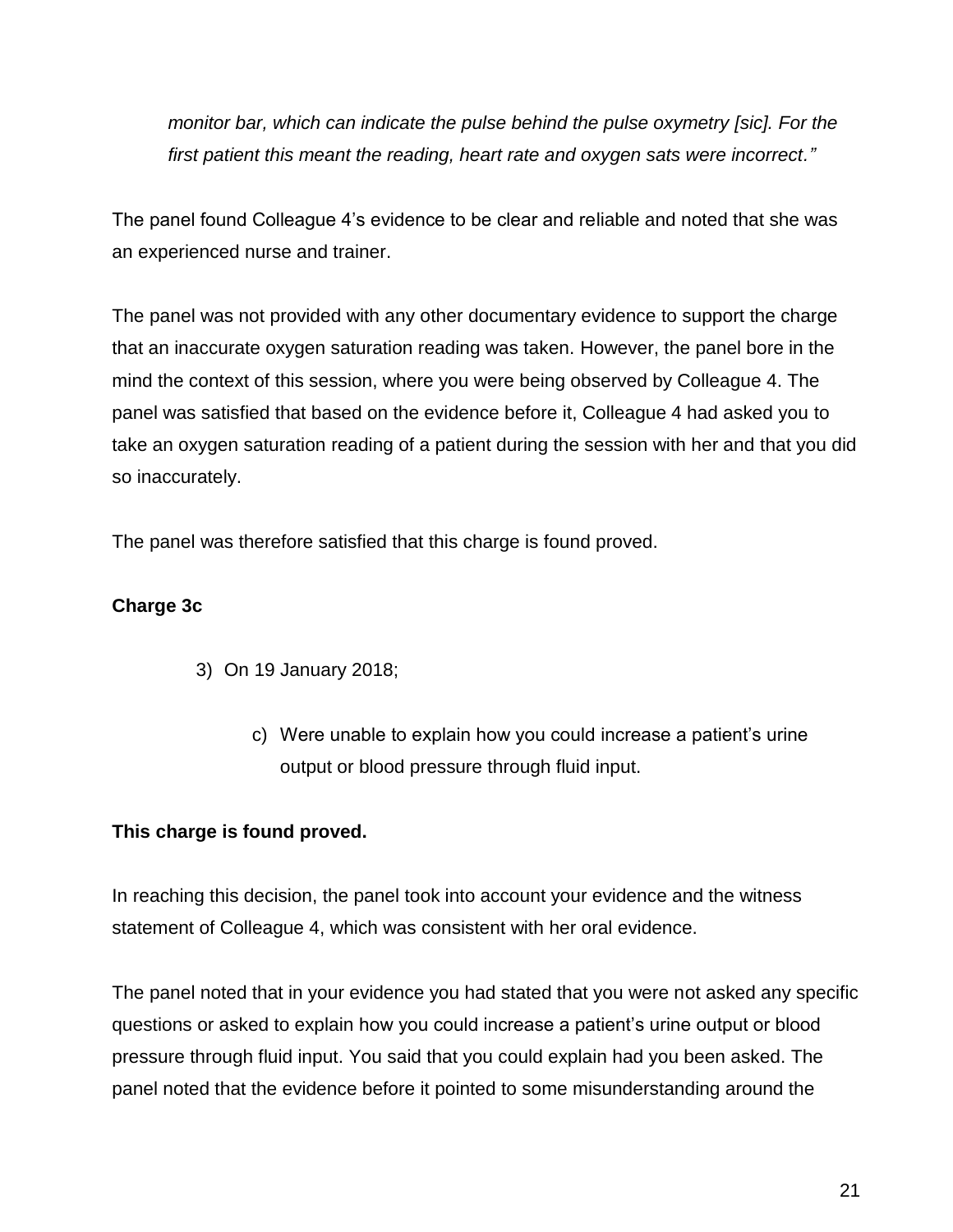purpose of the session and some difficulties in communication between you and Colleague 4.

In her email of 10 March 2018, Colleague 4 stated:

*"Lisa was not able to tell me how a low fluid input might affect a patient's blood pressure, heart rate and urine output. Lisa was unable to tell me what nursing interventions she could employ to improve a patient's low blood pressure or low urine output."*

In her witness statement Colleague 4 said:

*"I would expect all qualified nurses to have this understanding and be able to assess vital signs and fluid input and output chart finding and know what actions to take to optimise a patient's condition or escalate to senior staff when appropriate. Understanding the relationship between vital signs and fluid input/output, and act on the findings, is a basic nursing skill… Lisa was unable to communicate her understanding of this or how she might relate fluids and vital signs."*

The panel noted that the email dated 10 March 2018 was a relatively contemporaneous documentary account of the session on 19 January 2018. It was also consistent with Colleague 4's written and oral evidence, which the panel found clear and compelling. The panel accepted that you had no recollection of being asked specific questions on how you could increase a patient's urine output or blood pressure through fluid input. It was not clear whether this was due to the passage of time or whether you had not understood at the time what you were being asked. However, the panel was satisfied on the basis of the information provided by Colleague 4, which is supported by her email of 10 March 2018, that you had been asked during the session to explain how you could increase a patient's urine output or blood pressure through fluid input and were unable to do so.

The panel therefore finds this charge proved.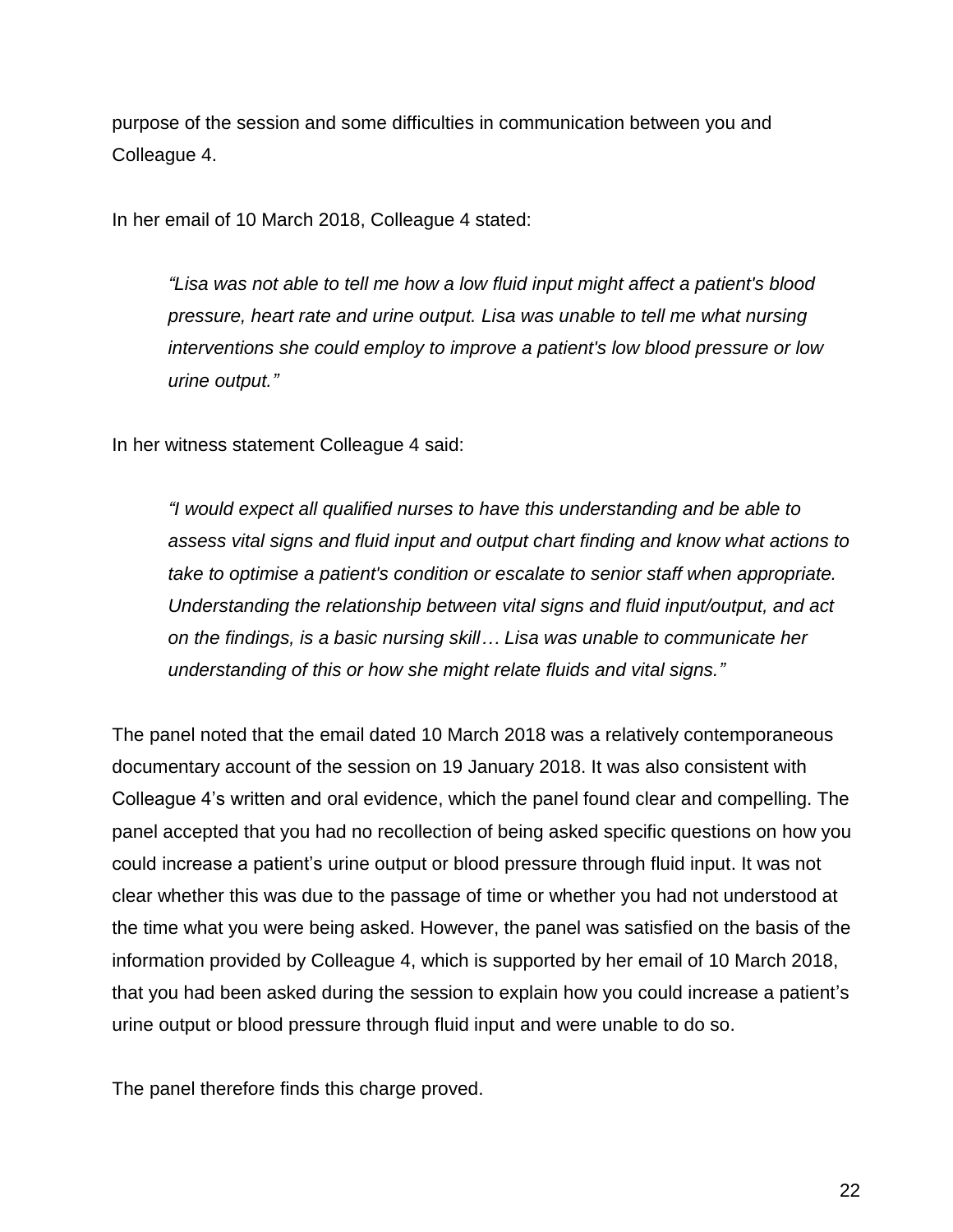### **Charge 3d**

- 3) On 19 January 2018;
	- d) Were unable to critically analyse patient observations.

#### **This charge is found proved.**

In reaching this decision, the panel took into account your evidence and the evidence of Colleague 4.

You told the panel that you were able to critically analyse patient observations, as you had worked as a registered nurse in China and the UK for many years. You said there had been no complaints about your patient observations before and since. You also told the panel that Colleague 4 had not asked you during the session, on 19 January 2018, to critically analyse patient observations.

Colleague 4 stated in her evidence that:

*"I would have asked very basic questions and very limited basic knowledge on care, and building blocks were given… she did say I don't know and could not tell me."*

#### And:

*"…In her verbal feedback I had little confidence that she was processing or linking the finding in patients, to the care and plans that were put in place."*

And: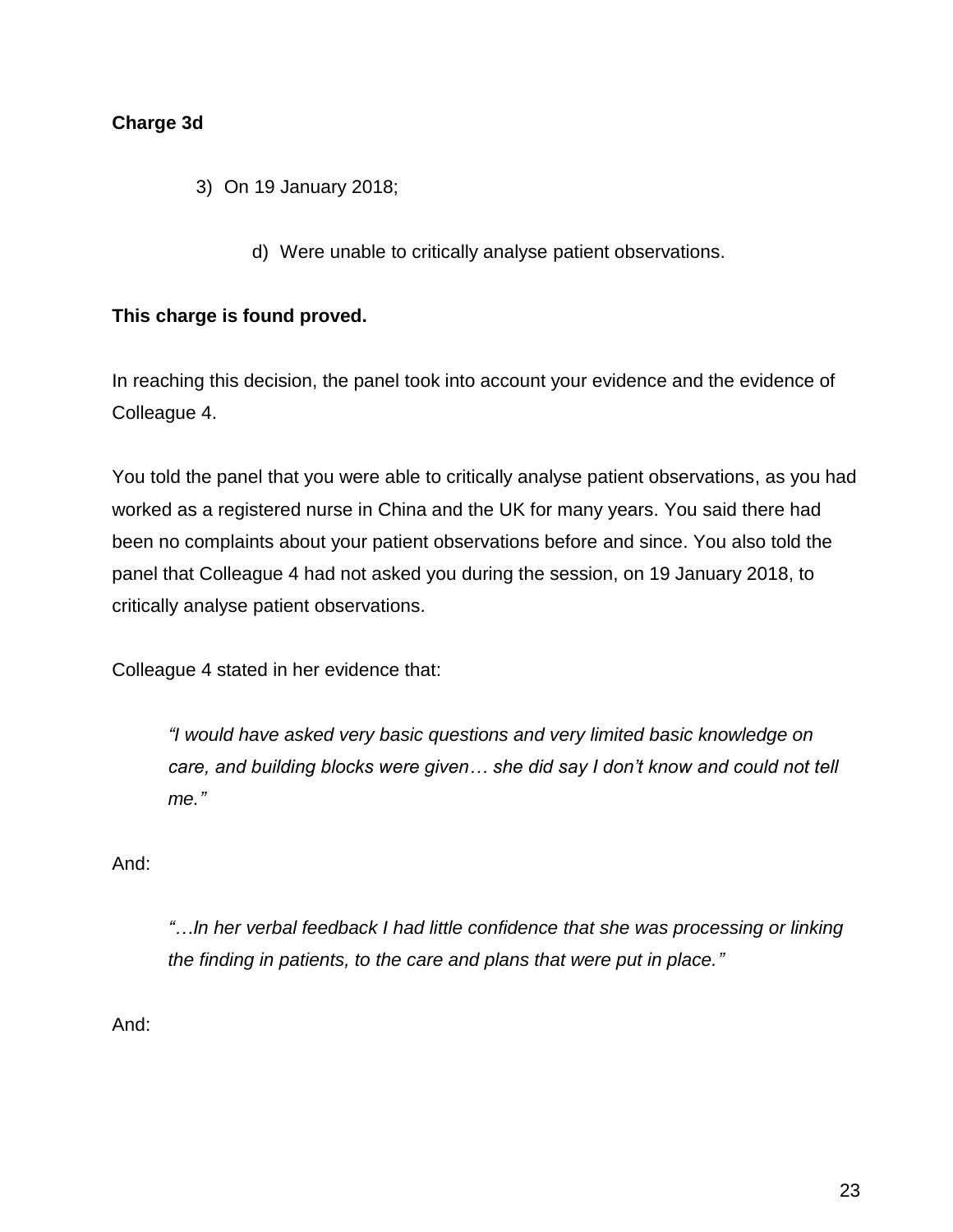*"I observed she was unable to critically analyse patient observations at the most basic level."* 

The panel took account of all the evidence before it. It attached more weight to Colleague 4's evidence because it was supported by her written account on 10 March 2018 which was prepared relatively close to the session on 19 January 2018.

The panel also noted that charges 3a, 3b and 3c are intrinsically and clinically linked to charge 3d. The panel's findings in relation to charges 3a, 3b and 3c, together with the evidence of Colleague 4 leads the panel to conclude on the balance of probabilities that you were unable to critically analyse patient observations.

The panel therefore found this charge proved.

## **Charges 4b (i), (ii) and (iii)**

## 4) On 1 February 2018;

- b) Before putting a nasal cannula on a patient;
	- i. Did not check the patient's oxygen saturations
	- ii. Did not check the patient's oxygen prescription against the flow meter.
	- iii. Did not ensure the oxygen was connected.

### **These charges are found proved.**

In reaching this decision, the panel took into account your evidence and the evidence of Colleague 5, who undertook an assessed supervised drug round with you on Ward 4 on 1 February 2018.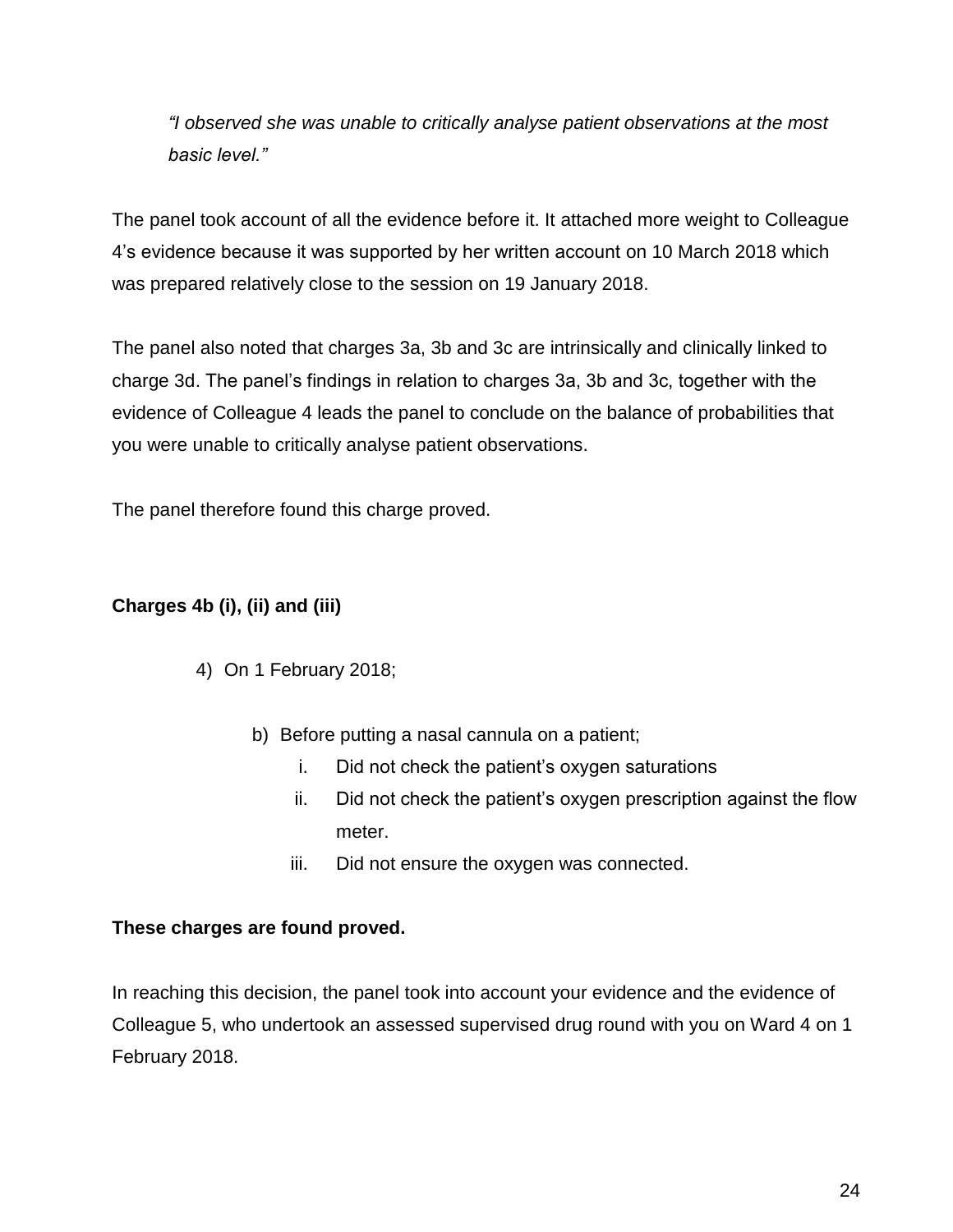You had no recollection of this incident.

The panel had particular regard to Colleague 5's report dated 1 February 2018 to the Matron and your Line manager providing feedback on the assessment of the same date. In this contemporaneous report she stated:

*"Further to the previous issues about oxygen administration, she put a pt's nasal cannulae back on that were on the bedside locker. However, the tubing wasn't connected to the wall and she did not realise as she had not checked the flow meter."*

The panel found that Colleague 5's recollection was supported by her contemporaneous report. Your position was that you had no recollection of these events charged. In these circumstances, the panel accepted the evidence of Colleague 5 and was satisfied on the balance of probabilities that the events occurred as described and finds these charges proved.

### **Charge 5a**

- 5) On 7 February 2018 when completing a quiz on common drugs;
	- a) Struggled to identify common drugs.

### **This charge is found not proved.**

In reaching this decision, the panel took account of your evidence, as well as the evidence of Colleague 5.

The panel had regard to Colleague 5's NMC witness statement, in which she had stated: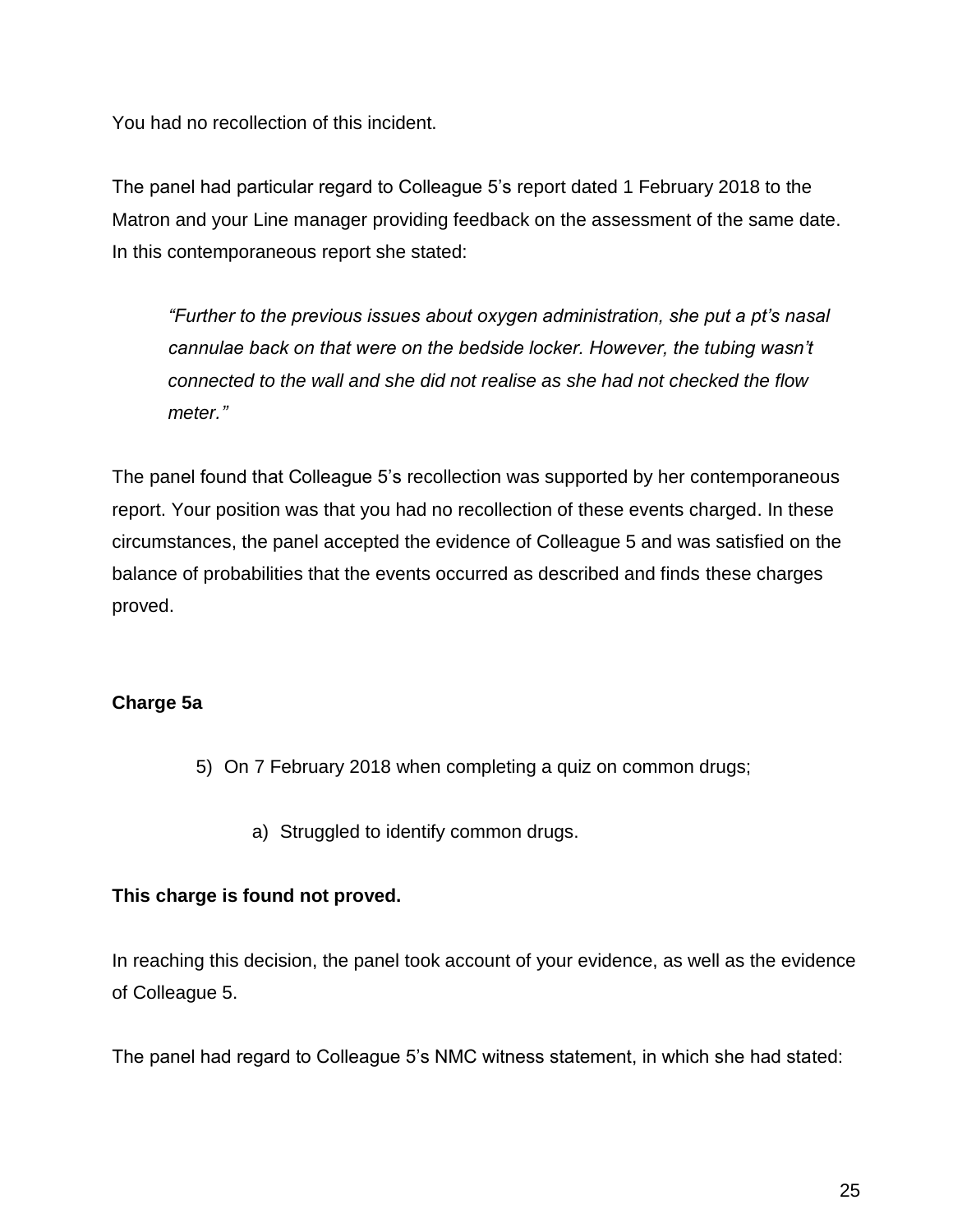"*I did a bespoke classroom training with Lisa which I had done before with staff members who faced difficulties in carrying out their roles. I do medicine management training for Internationally Educated Nurses so I used the same basis of training with Lisa. I started with a basic quiz of really common drugs and Lisa was asked to say the clinical indication for it and any pre-admission checks required. The test is aimed at the knowledge level of a newly qualified Staff Nurse and I have also successfully used it with Training Nursing Associates and Student Nurses.*

*Normally this quiz takes about 10 to 15 minutes but Lisa and I had spent an hour and 40 minutes covering it. Lisa struggled to identify many of the common drugs listed. She was unable to pronounce many of the drugs as her English comprehension appeared to be extremely poor…*".

Colleague 5's evidence was supported by her contemporaneous 'Summary Report' dated 8 February 2018, which stated that:

"*The initial activity today was to complete a basic drug quiz asking Lisa to indicate the actions of a sample range of medications and to describe any cautions, preadministration checks… I was anticipating that this exercise would take approximately 10-15 minutes – I use it regularly with the International Nurses on their Induction Programme and it is based at the knowledge level of a newly qualified staff nurse. However, this exercise took from 1.00pm – 2.40pm.*

*Lisa struggled to identify many of the common drugs listed. As identified last week, she is unable to pronounce many of the drugs as her English comprehension appears to be limited. She does not appear to understand the drug name that is written in front of her and tries to match the drug to either the box of medication she is holding or she looks at the Medicine Reconciliation information on the back of the drug chart*".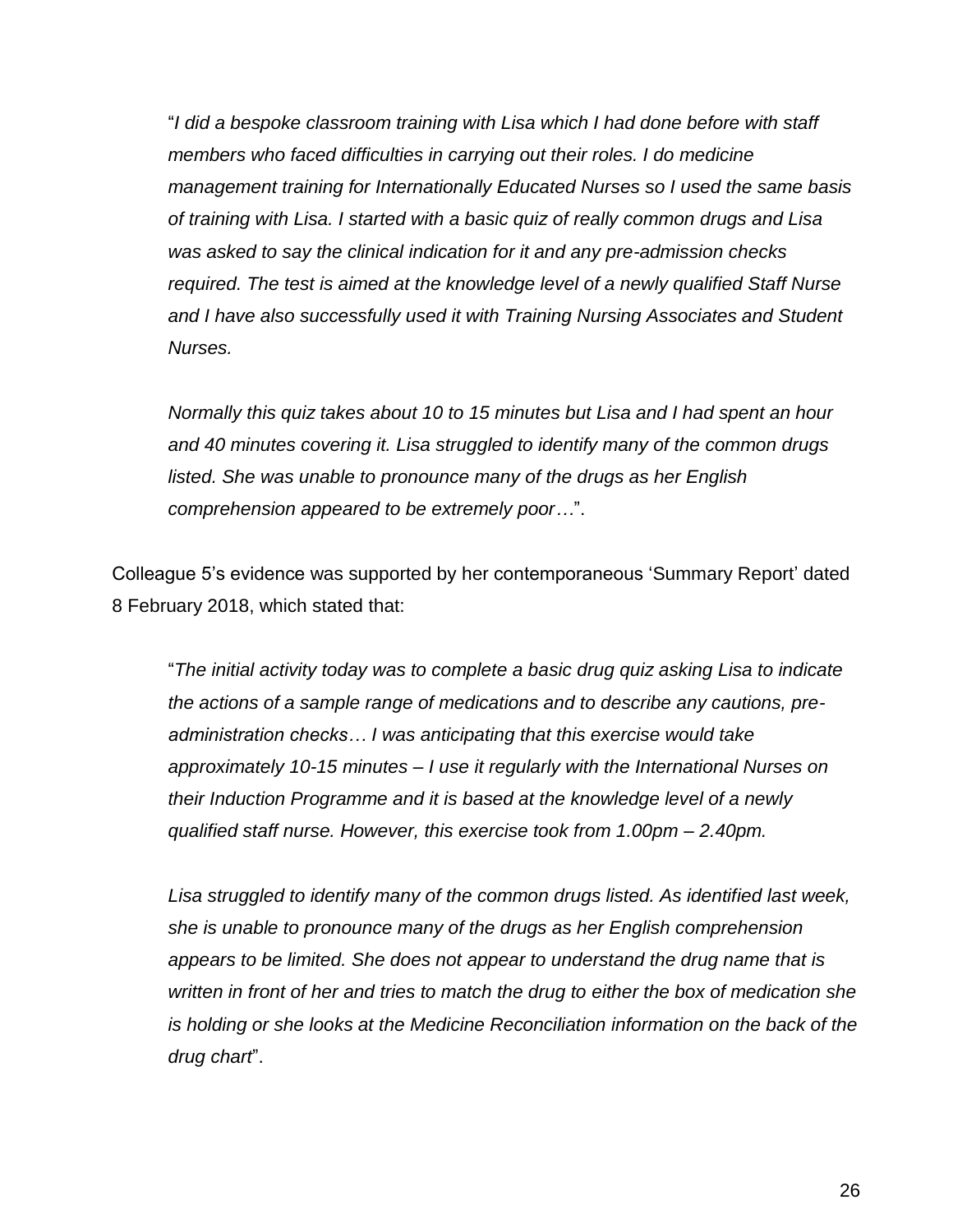In considering this charge, the panel noted that it had not been provided with clear evidence regarding what specific common drugs you struggled to identify. Colleague 5 told the panel that you had struggled to identify many of the common drugs listed in the quiz, but Colleague 5 could not identify what they were. Moreover, Colleague 5 was unable to assist the panel with which parts of the quiz worksheet you had completed independently and which parts were completed during her discussion with you following your completion of the quiz worksheet.

The panel took account of a copy of the quiz worksheet, provided by you that you said you had completed on 7 February 2018. You told the panel that you had completed the majority of the quiz worksheet prior to having had a discussion with Colleague 5.

In light of the above, the panel was not satisfied on the balance of probabilities that you had struggled to identify common drugs when completing a quiz on 7 February 2018.

The panel found charge 5a not proved.

## **Charges 5b (i) and (ii)**

- 5) On 7 February 2018 when completing a quiz on common drugs;
	- b) In relation to amlodipine;
		- i. Could not state when it would be omitted.
		- ii. Could not state the safe threshold of administration based on a patient's blood pressure.

### **These charges are found not proved.**

In reaching this decision, the panel took account of your evidence, as well as the evidence of Colleague 5.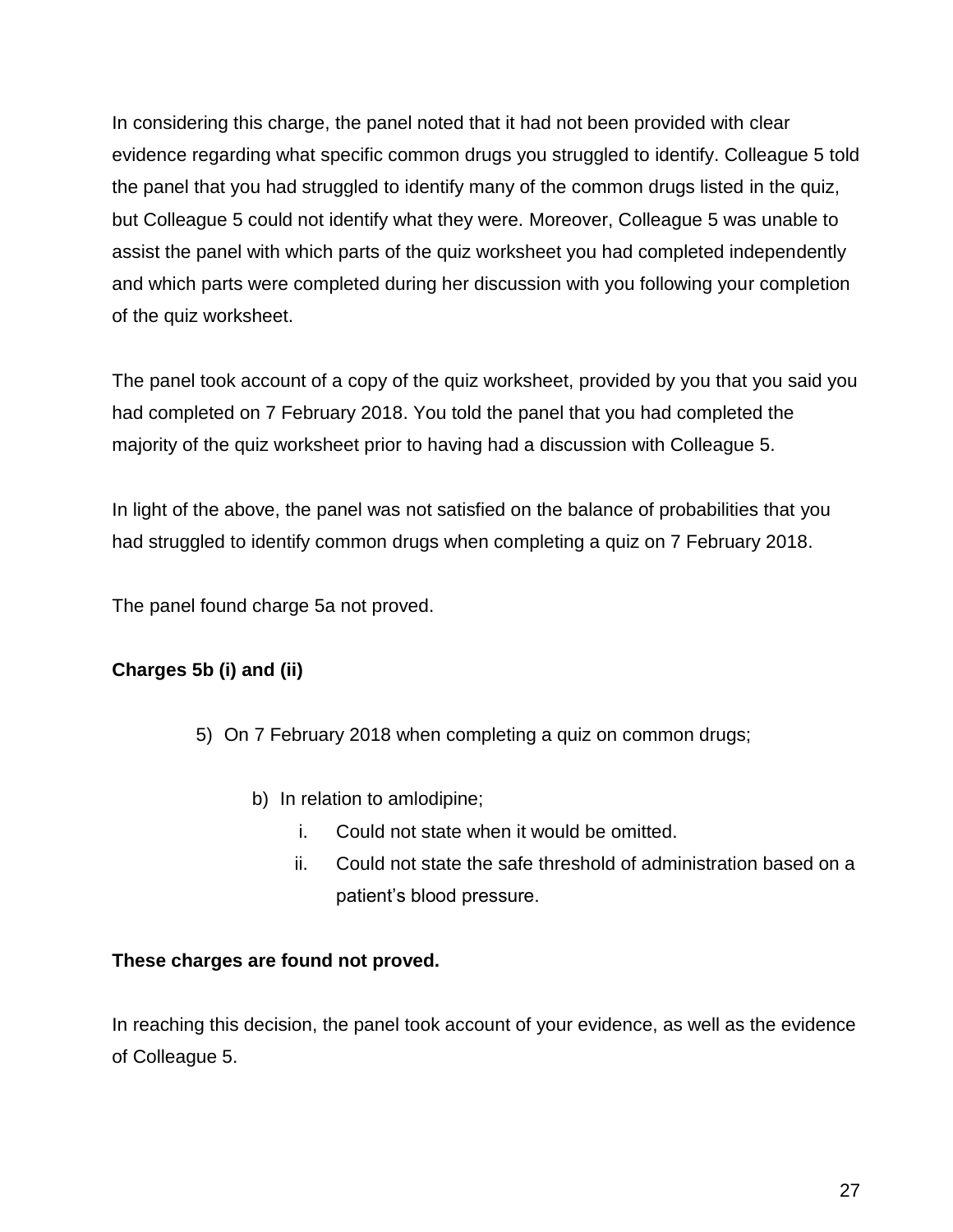The panel had regard to Colleague 5's NMC witness statement, in which she had stated:

"*One of the questions on that quiz was: What is Amlodipine (a calcium channel blocker used to treat angina/hypertension)? She correctly answered that it is used to treat hypertension but she could not state when she would omit the drug, or the safe threshold of administration based on the patient's blood pressure*".

The panel took account of the copy of the completed quiz worksheet that was provided by you. It noted within this that you had completed the section on Amlodipine and given information on what the drug was for and when it should and should not be given to patients. Although, it was not clear to the panel whether this information was written in the quiz worksheet before or after your discussion with Colleague 5, the panel was not satisfied that you could not state when Amlodipine would be omitted.

The panel had regard to Colleague 5's 'Summary Report' dated 8 February 2018. The panel noted that there was no mention in this report of you being asked to state what the safe threshold of administration based on a patient's blood pressure would be. The only comment in this report directed to Amlodipine states:

"*For example, Amlodipine – I would expect her to have simply written "to check blood pressure and pulse*".

Although Colleague 5 in her evidence said that you had been unable to state what the safe threshold of administration based on a patient's blood pressure would be, this was not supported by her contemporaneous 'Summary Report.' The panel would have expected this to have been recorded in that report. In all the circumstances, the panel could not be satisfied on the balance of probabilities that, in relation to Amlodipine, you could not state what the safe threshold of administration based on a patient's blood pressure would be.

The panel therefore found charges 5b(i) and 5b(ii) not proved.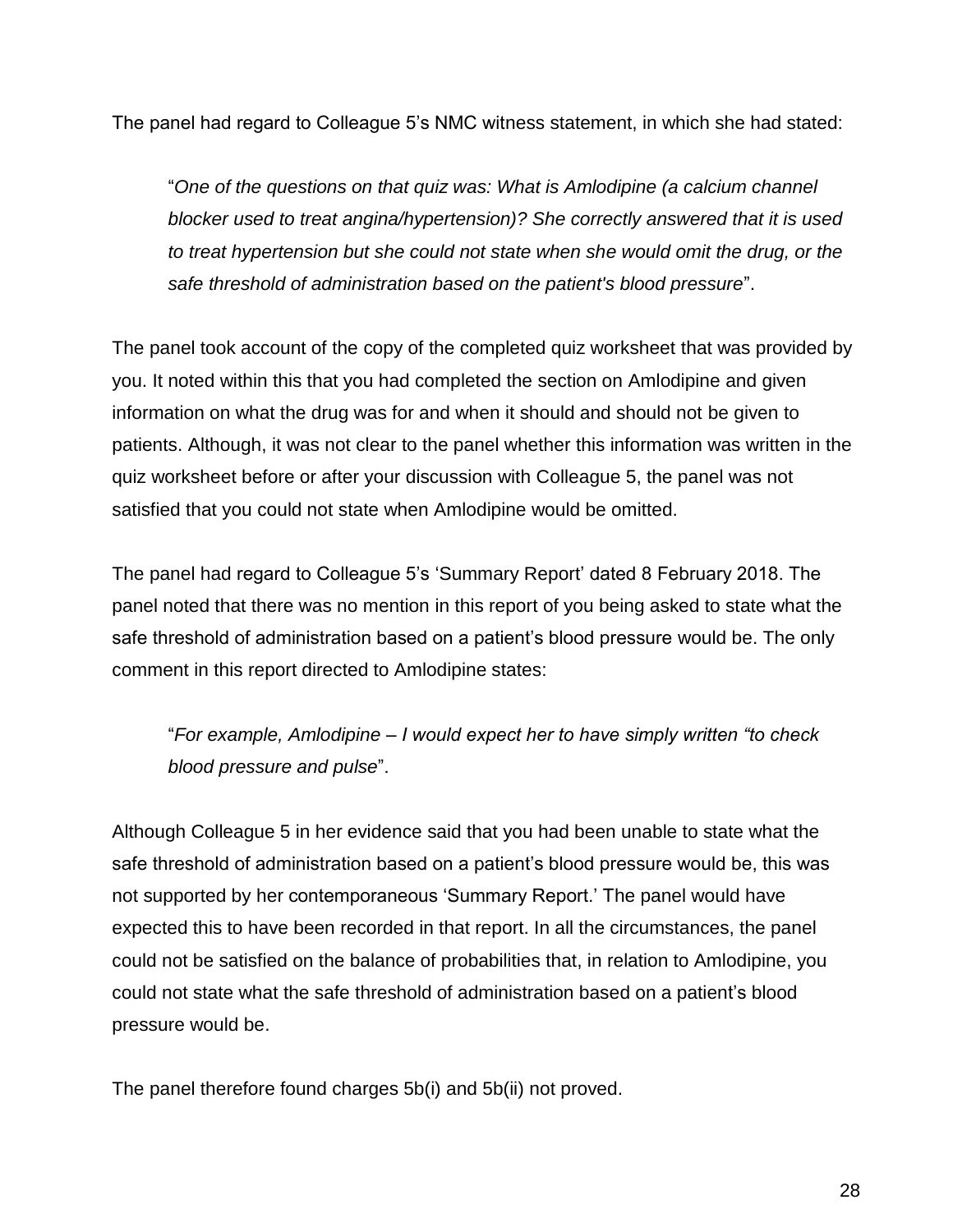### **Charge 5c**

- 5) On 7 February 2018 when completing a quiz on common drugs;
	- c) Did not know what the term "systolic" meant.

#### **This charge is found proved.**

In reaching this decision, the panel took account of your evidence, as well as the evidence of Colleague 5.

The panel had regard to Colleague 5's witness statement, in which she had stated:

"*…Within that discussion we started talking about systolic blood pressure. Systolic blood pressure is the top figure of the blood pressure reading. It is a common term but Lisa stated that she did not know what the term systolic meant. She said she had never heard of it before and she took a notebook out of her pocket and wrote down the term systolic and diastolic*".

The panel also noted that Colleague 5 had stated in the 'Summary Report' dated 8 February 2018 that:

"*…I asked her to explain what systolic blood pressure would she look for before administering atenolol - she did not know what the term systolic meant and said that she had not heard of it. She took a notebook out of her pocket and wrote down the terms systolic and diastolic*".

You told the panel that you were certain you knew what the word "*systolic*" meant, given that you had worked as a registered nurse in China and the UK for many years. You told the panel that you tended to use simple terminology such as "*low blood pressure*" instead of using the word "*systolic*" in order to help a patient understand. The panel noted from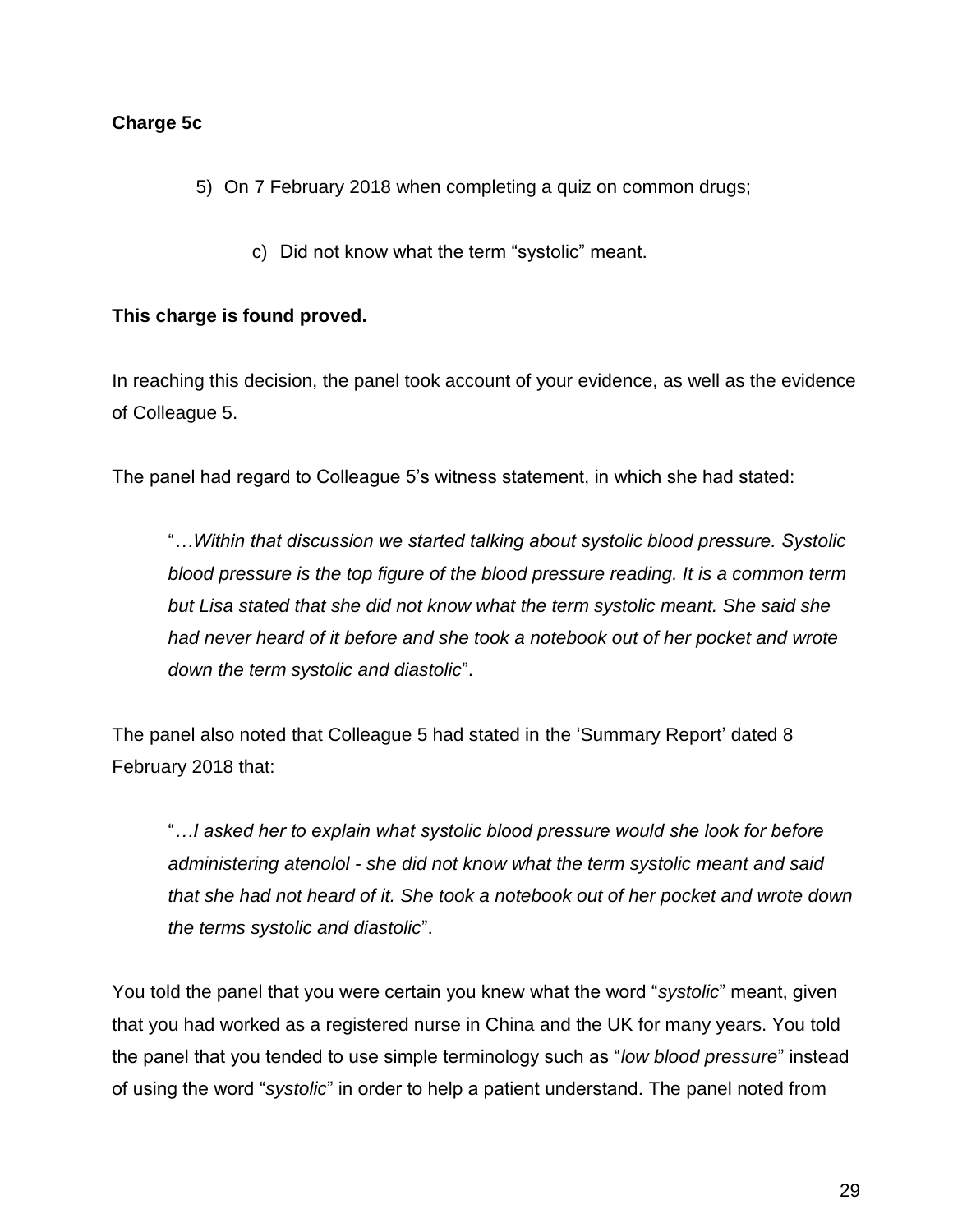your completed quiz worksheet that the word "*systolic*" had clearly been written on to this document along with an indication of what it means. Having carefully considered all the evidence, the panel was satisfied that Colleague 5 had to explain the term *"systolic"* to you as you did not know what it meant.

Therefore, the panel found charge 5c proved.

# **Charges 5d (i) and (ii)**

5) On 7 February 2018 when completing a quiz on common drugs;

- d) In relation to warfarin;
	- i. Incorrectly stated that it was used for high cholesterol.
	- ii. Did not know what "international normalised ratio/INR" is.

## **These charges are found not proved.**

In reaching this decision, the panel took account of your evidence, as well as the evidence of Colleague 5. You referred the panel to your completed quiz worksheet. You denied saying to Colleague 5 that Warfarin was used to treat high cholesterol.

The panel had regard to Colleague 5's witness statement, in which she stated:

"*One of the drugs listed in the quiz is Warfarin. It is an anti-coagulant which is given normally at 18:00 in the evening. It is used to treat conditions such as an irregular heartbeat (Atrial Fibrillation), artificial heart valve, pulmonary embolism and after cerebrovascular accident. When I asked her about its use she said it was used for high cholesterol. It is a drug commonly used in her ward on a daily basis, if not daily then on a weekly basis.*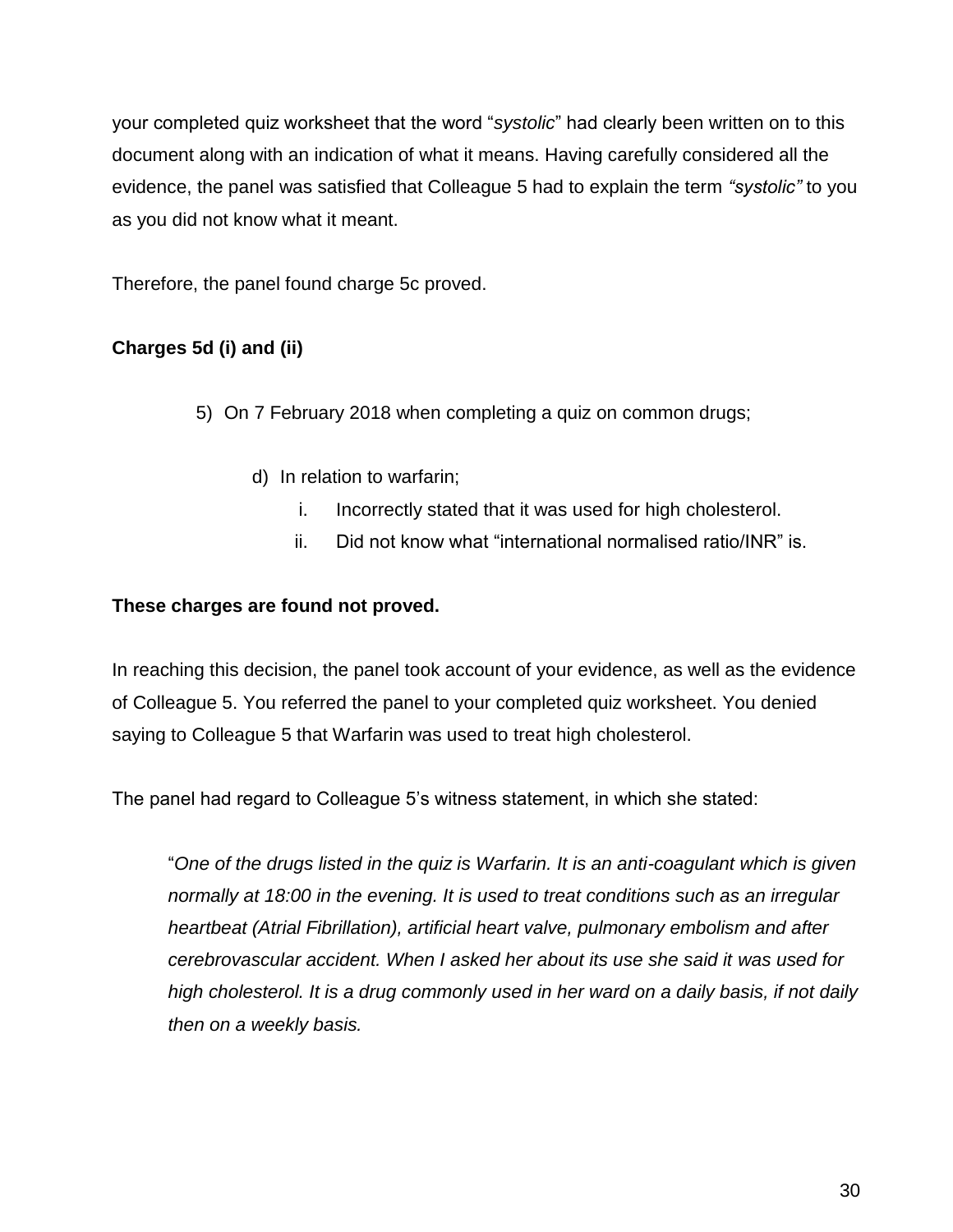*The administration of this drug is based on patients' INR (International Normalized Ratio) which is the clotting time ratio and it is very basic. Lisa did not understand anything about the lNR. She did not seem to have the comprehension of what Warfarin is. She said she just gave the drug. She could not convey any simple interpretation of why this drug was given.*

*Lisa stated that she had never heard of the term INR before and said she just administered the drug as the doctor prescribed. A registered nurse has to understand why this medication is given and why the doctors may omit it if the clotting is prolonged.*

*I would expect Lisa to have a basic understanding of this medication. I would have expected her to understand what Warfarin is and to name two or three conditions for why it is given. A patient's INR can vary and should be checked to determine what the dose should be. I would expect any Registered Nurse to understand this process*".

In Colleague 5's 'Summary Report' dated 8 February 2018, she stated:

"*Another drug on the list was Warfarin. I asked her to name a couple of conditions for which a patient may be receiving Warfarin – she stated "high cholesterol". I went on to discuss conditions such as AF, heart valve replacement, PE etc. I spent time explaining the difference between a high INR and a low INR – Lisa did not understand the difference. She said that she just gave Warfarin based on what had been prescribed by the doctor and did not know why this varied between patients other than 'patients' bodies are different'*".

The panel noted from your completed quiz worksheet that you have clearly written next to Warfarin "*make blood thin…prevent blood clotting*". There was no information on the completed quiz worksheet to suggest that you had incorrectly stated that Warfarin was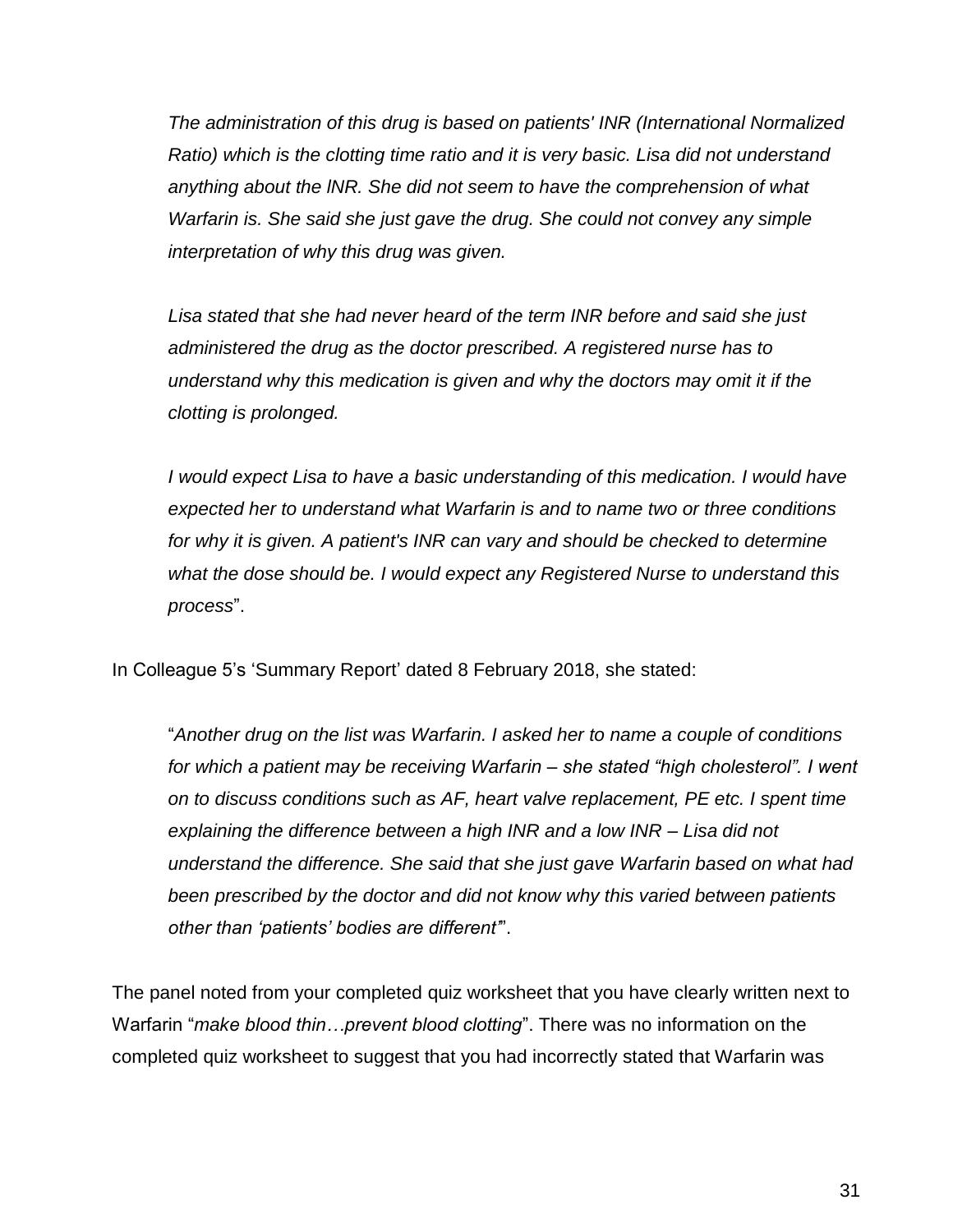used to treat high cholesterol. The panel was not satisfied on the balance of probabilities that you had incorrectly stated that Warfarin was used for high cholesterol.

In relation to charge 5d(ii), the panel considered there to be insufficient evidence to demonstrate that you did not have an understanding of what an international normalised ratio/INR is. The panel noted that you wrote on the quiz worksheet "*If INR too low or too high – ask doctor for given dose.*" The panel is therefore not satisfied that based on all the information before it, that you did not know what 'International Normalised Ratio/ INR' was.

The panel therefore found charges 5d(i) and 5d(ii) not proved.

## **Charge 5e**

- 5) On 7 February 2018 when completing a quiz on common drugs;
	- e) Stated that you would administer cyclizine prescribed to be taken every 8 hours to a patient 6 hours after the last administration.

## **This charge is found proved.**

In reaching this decision, the panel took account of your evidence, as well as the evidence of Colleague 5.

The panel had regard to Colleague 5's witness statement, in which she had stated:

"*The sample prescription I wrote on the mock drug chart was for Cyclizine which can be given eight hours apart – I wrote the administration frequency of eight hours on the prescription. A mock drug chart is just a blank drug chart. I wrote on that chart exactly how Cyclizine would be prescribed so that I could show her what it would look like as an example and use it to simulate the process of checking the Five Rights.*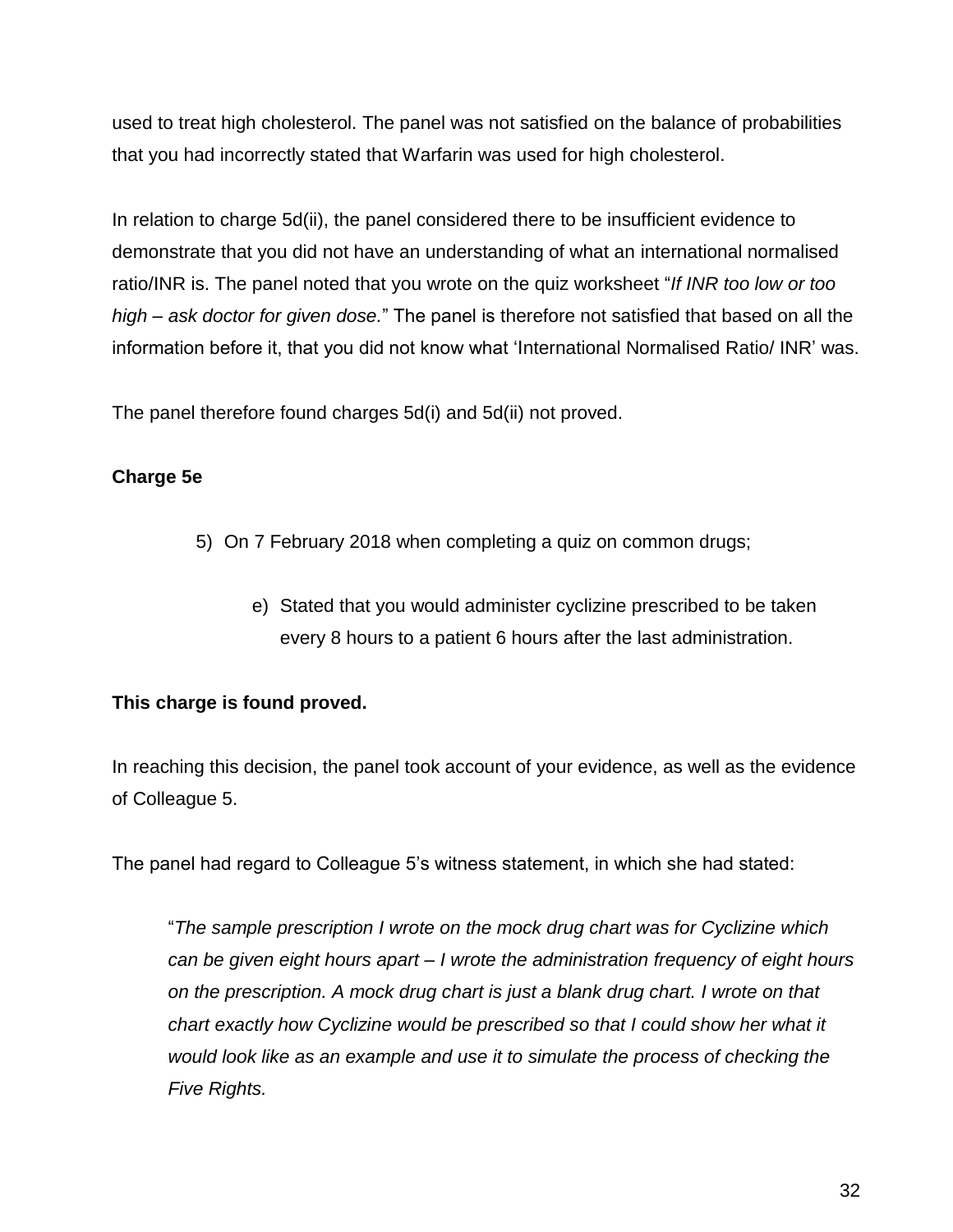*Cyclizine was written on the prescription so I stated that the patient had it at 07:00 but the patient had complained to her about feeling sick-again at 13:00. I asked her the direct question, would she give it, and she said yes she would. I*  advised that would not be an eight hour interval, it is only six hours. Giving any drug *two hours earlier than its prescribed recommended interval can lead to drug toxicity. Overdosing of cyclizine can cause extreme drowsiness, confusion and agitation*".

In Colleague 5's 'Summary Report' dated 8 February 2018, she stated:

"*I discussed anti-emetics with Lisa as Cyclizine was a further drug listed in the quiz. Lisa stated that it was for sickness but did not know the term anti-emetic – again she wrote it down in her notebook. I stated that Cyclizine could be given 8 hourly. To reinforce this information, I wrote on a sample drug chart a PRN Cyclizine prescription. I asked Lisa that if she was working a long day on Ward 4 and had given the patient Cyclizine at 0700 but the patient still felt sick at 1300 drug round, could she administer Cyclizine again. She counted 8 hours on her fingers and then said she would give it at 1300. I advised her that this would not be an 8 hour interval and would be 6 and therefore should not be given*".

The panel noted from your oral evidence that you accepted that you had initially answered this question incorrectly when you were asked by Colleague 5, as you were nervous and had incorrectly calculated the number of hours. However, you said that you realised your mistake and corrected your answer and said that you would give it after 8 hours. Colleague 5 said that it was not her recollection, that you had corrected your answer or realised your mistake.

The panel considered that Colleague 5's evidence on this matter was clear, consistent and supported by her contemporaneous 'Summary Report.'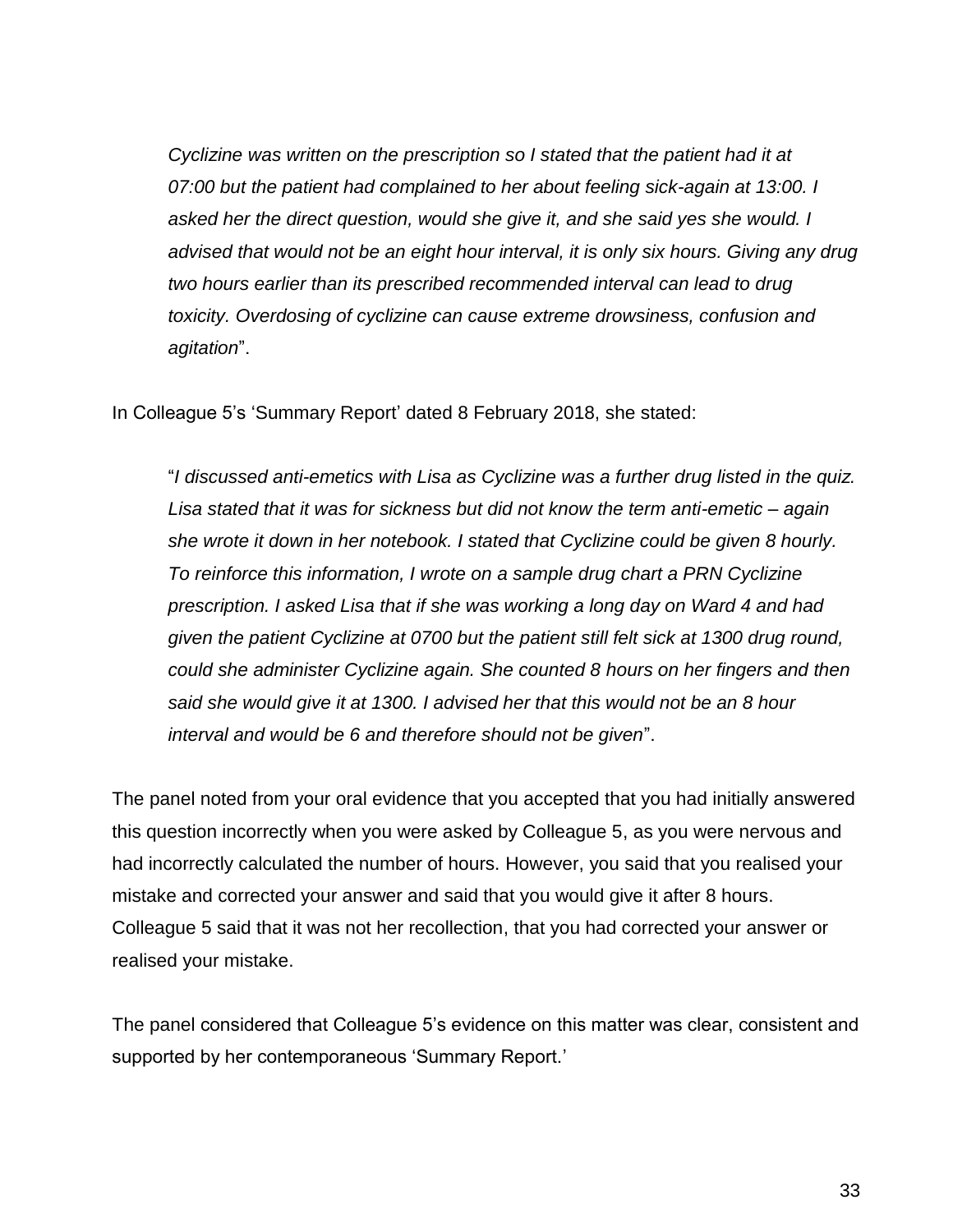Therefore, the panel was satisfied that you had stated to Colleague 5 that you would administer Cyclizine prescribed to be taken every 8 hours to a patient 6 hours after the last administration.

The panel found charge 5e proved.

### **Charge 10a and 10b**

10) On 20 June 2018;

- a) Allowed Patient D to be discharged with a cannula still in place.
- b) Did not make adequate records in relation to Patient D's discharge.

#### **These charges are found not proved.**

In reaching this decision, the panel took account of your evidence, as well as the evidence of Patient D's wife and Colleague 2.

The panel had regard to Colleague 2's witness statement, in which she had stated:

"*With respect to the incident with Patient D on 20 June 2018, the issue here was the patient was discharged with a cannula insitu which is not acceptable. The issue was brought to my attention when a Datix completed by* [...] *who I believe is a district nurse.* [The District Nurse] *received a phone call on 20 June 2018 from this patients' wife to say he had a needle left in his arm.* [The District Nurse] *visited the patient at home and found he still had a cannula in his left arm so she removed it… the patient's wife, also made an informal complaint to the Trust through PALS ("patient advice and liaison service") on 25 June 2018.*

*The roster screen shot shows that Lisa was working a long day shift on 20 June 2018 as it states LD…The copy of the patient's prescription from that day bears*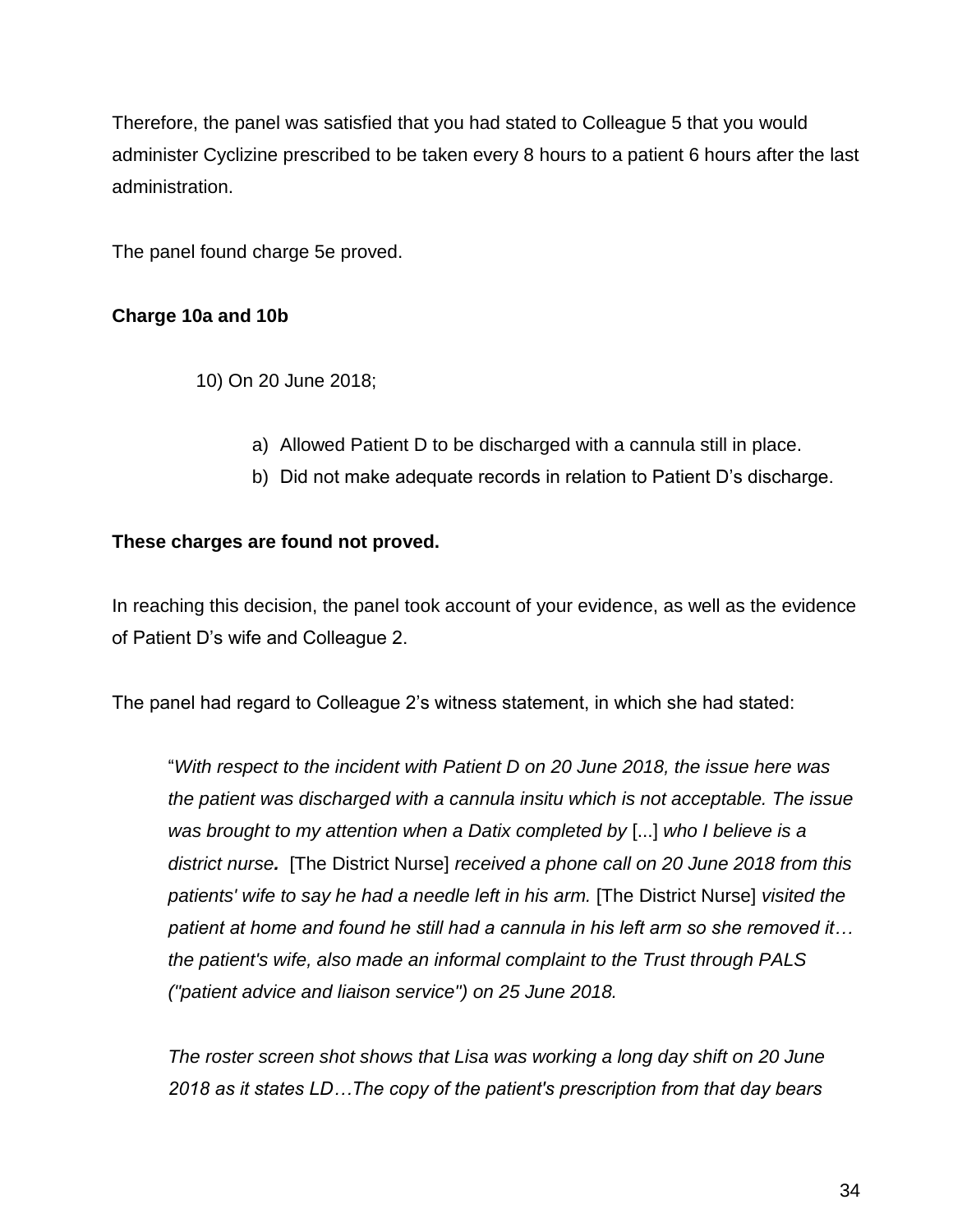*Lisa's signature and the nursing notes from that day show notes from Lisa. Lisa has just written 20 June 2018 and 3E which was the date and patient bed number but*  has not written anything else with respect to any care provided to the patient that *day or with regards to his discharge from hospital…*

*As Lisa was looking after the patient on the day of his discharge, she had to make sure everything was done properly for his discharge. One of the things to check was that the patient had no cannulas in his arm. Lisa's documentation for that day is inadequate, and there was nothing documented and nothing to say whether or not the patient had his cannula removed prior to being discharged. I do recall receiving an email in July 2018 from customer care with the letter from…attached and I forwarded this email to all the nurses to make them aware of the complaint and highlighted the importance of safe discharges. I also recall notifying [Ms 8] of this complaint as I had, by then, realised Lisa was the nurse looking after Patient D on the date in question. [Ms 8] and I had already met with Lisa on 26 June 2018 and we were due to meet with her again on 17 July 2018 so this would have been discussed with Lisa at that next meeting. However, the meeting on 17 July 2018 did not go ahead due to another incident which occurred that day…*"

The panel also had sight of the letter from Patient D's wife dated 25 June 2018 which supports the assertion that she had reported this incident to the Hospital through PALS. Patient D's wife stated in her letter:

"*A thorough check should have taken place to make sure he was not sent home with cannula still attached to his arm. I had to contact his Medical Centre and have had district nurses in as there is concern about his arm now showing all the signs of phlebitis…*"

The panel noted that a District Nurse had to visit Patient D at his home in order to remove the cannula and that a Datix dated 20 September 2018 was completed by the District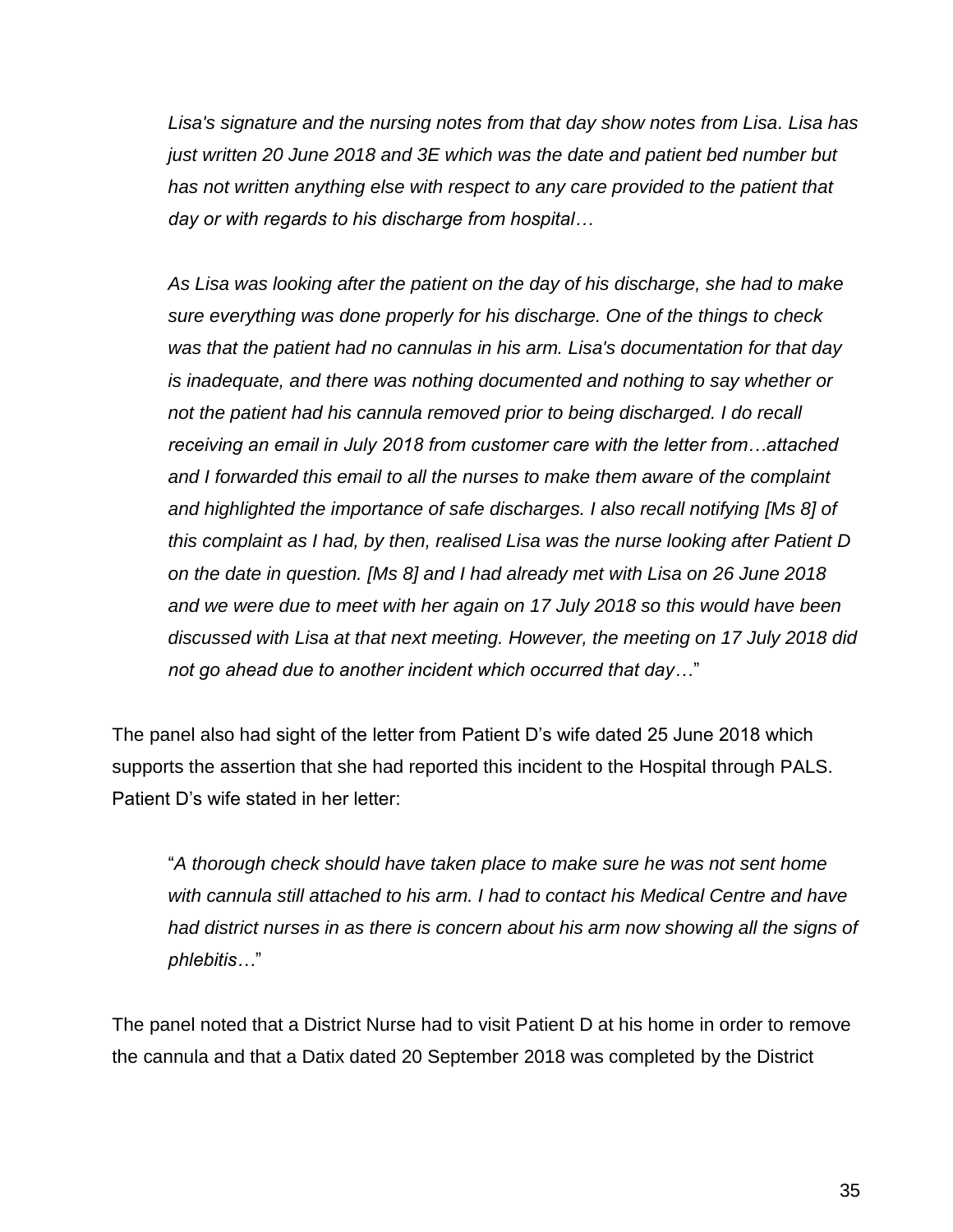Nurse in respect of this. The panel was satisfied from all the evidence that Patient D had been discharged with a cannula still in place.

The panel also noted that it had been provided with the redacted copies of Patient D's nursing notes and a copy of a prescription purporting to belong to him, albeit there was no name on this prescription for identification purposes.

The panel took account of your evidence. You accepted that you were looking after Patient D on the day of his discharge from the Hospital. However, you told the panel that you were off the ward for approximately an hour and a half, during which time, Patient D was discharged. You told the panel that you had no involvement with Patient D's discharge, and stated that upon returning to the ward, Patient D had already left and his nursing notes had been removed from the ward.

The panel also took account of the record of the telephone call between Patient D's wife and the District Nurse who attended Patient D. This states that the *"…eDNF was signed off by the discharge support worker.*" The Investigation Report completed in response to the District Nurse's Datix dated 20 September 2018 also did not identify you as the discharging nurse.

Having carefully reviewed all of the evidence before it, the panel was not satisfied that, on the balance of probabilities, you were present on the ward at the time Patient D was discharged from the Hospital, that you had discharged Patient D or that you had allowed him to be discharged with a cannula still in place.

In relation to charge 10b and in the context of its decision above in charge 10a, the panel determined that there would not have been an obligation on you to complete records in relation to Patient D's discharge as you were not the discharging nurse. The panel accepted your explanation that when you returned to the ward, Patient D had been discharged and his medical records had been removed from the ward.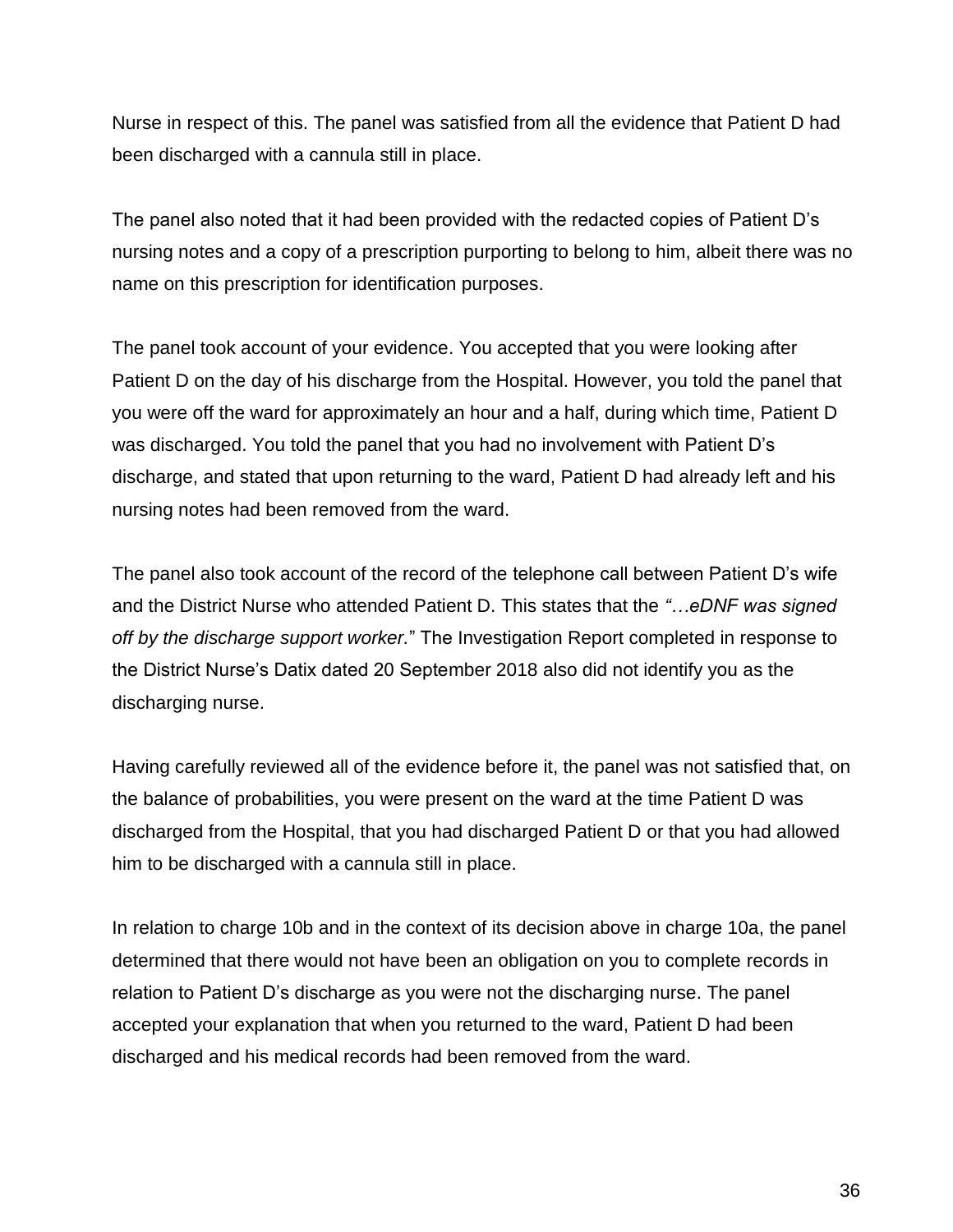The panel found charges 10a and 10b not proved.

### **Charge 11**

11) In or around July 2018 incorrectly removed a patient's Hi Flow oxygen nasal cannula to administer a nebuliser.

### **This charge is found not proved.**

In reaching this decision, the panel took account of all the relevant evidence, in particular your evidence and the evidence of Colleague 6. You denied this charge.

The panel had regard to Colleague 6's witness statement, in which she had stated:

"*This incident happened shortly before Lisa left the Trust. It was a day shift. I was not the nurse in charge but the incident was noticed by me. Lisa removed the nasal cannula Hi Flow oxygen that the patient was on and put her on the nebuliser. […] The reason I came across the patient is because when we have a level 2 patient on oxygen therapy, the nurse in charge is aware of such patient and regularly checks on them which is what I was doing. Level 2 patients are those patients who require more specific and specialised care. I was not the nurse in charge but kept an eye on level 2 patients. […] I immediately removed the mask and put the patient back on the oxygen via nasal cannula. […]*

*I did not speak to Lisa there and then. Afterwards, I asked Lisa why she did what she did and was she not aware of how we do things…*"

In considering this charge, the panel noted that Colleague 6 was the only person that recalled an incident in July 2018 where you had incorrectly removed a patient's Hi Flow oxygen nasal cannula. The only evidence provided to the panel to support this charge was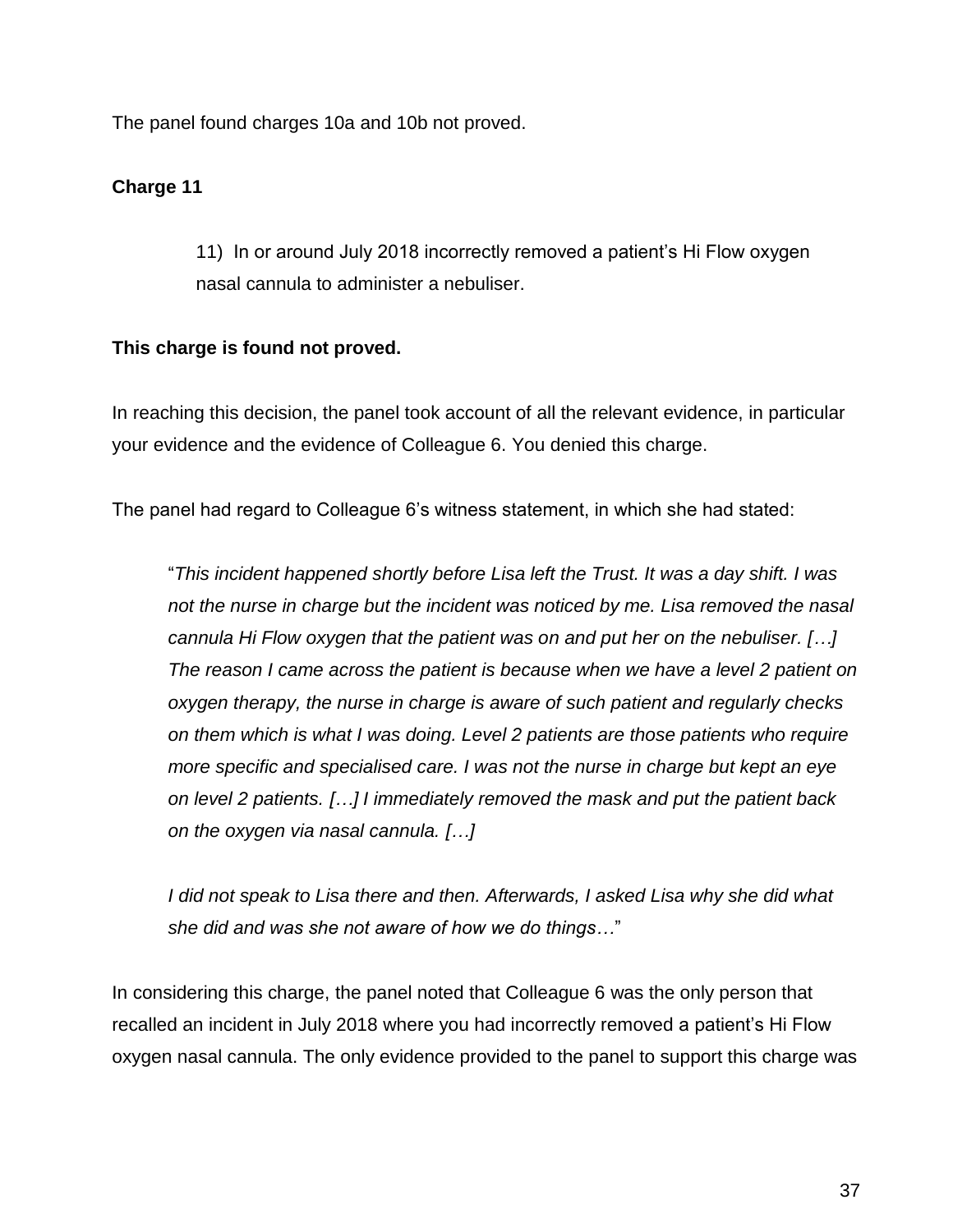Colleague 6's evidence. The panel did not see evidence of a Datix recording this incident or evidence that it had been escalated to the nurse in charge or your line manager.

Given the lack of any corroborative evidence to support Colleague 6's account, the panel was not satisfied that this was a separate incident involving oxygen therapy from that set out in the charges. Therefore, the panel was not satisfied that in or around July 2018, you incorrectly removed a patient's Hi Flow oxygen nasal cannula to administer a nebuliser.

The panel therefore found charge 11 not proved.

## **Charge 12a**

- 12) On 17 July 2018, in relation to Patient E;
	- a) Changed the oxygen level when Colleague 2 had told you not to do so.

## **This charge is found proved.**

In reaching this decision, the panel took account of your evidence, as well as the evidence of Colleagues 2 and 7.

You told the panel that Colleague 2 told you to change Patient E's oxygen and Colleague 2 did not tell you to wait for her to do this. Furthermore, you said that following the incident with Patient E you had argued with Colleague 2 and strongly rejected that she had told you to wait to change the oxygen levels.

The panel had regard to Colleague 2's witness statement, in which she had stated:

"*At 11:00 Lisa came into the office where I was working at one computer and*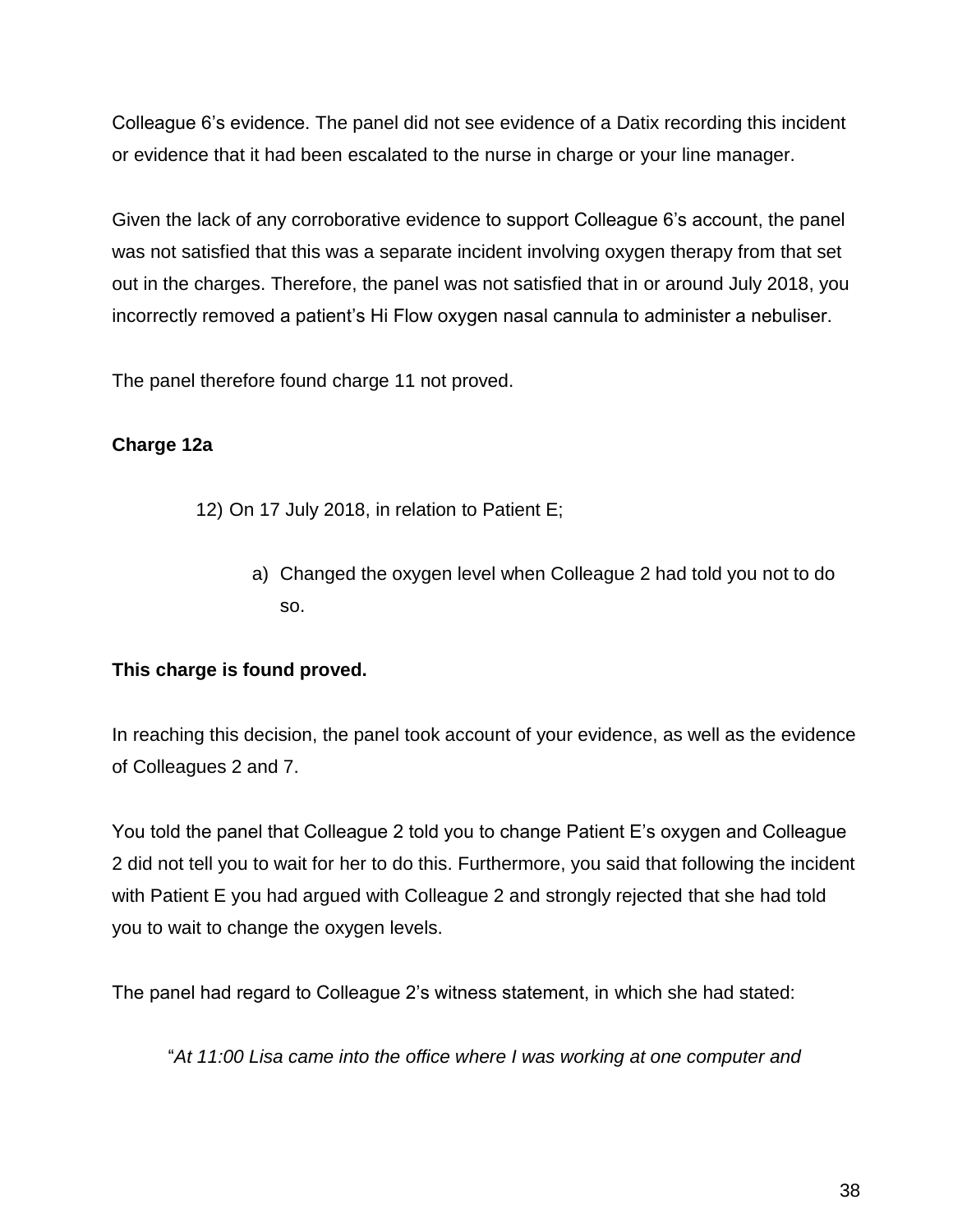*Catherine was working at the other computer. Lisa asked [Colleague 7] to give Patient E some morphine with her before she went for her break. Lisa also asked me about changing Patient E's oxygen, I advised her to give the morphine then to go for her break and not to worry about Patient E's oxygen, that I would make the changes to his oxygen later on in the afternoon once all his family had visited as there was no rush with this. [Colleague 7] and Lisa left the office and gave some morphine at 11:00*".

The panel also had regard to Colleague 7's witness statement, in which she had stated:

"*Lisa came to me again at 11 am. She wanted to ask how to convert a patient from nasal high flow to normal nasal cannula oxygen at with low flow and I talked her through how to do it. We then went to the machine and showed her physically how to do it. At this point, I asked Lisa "have you weaned him?" Lisa said yes. While I was there we converted the patient onto nasal cannula, we competed this together*  an I had to show Lisa how to remove the nasal high flow oxygen port from the wall *as she was struggling to do so, and replace with a regular oxygen port, she stated that she had struggled earlier to remove the oxygen port and this is why she had asked for my help, the patient was changed to nasal cannula Lisa was then ok so I returned to my patients.*

*When a patient is on nasal high flow oxygen, if we change the oxygen supply from 100% to nasal cannula (range of 21-40%) without flow it is a big difference so we*  wean them down slowly and then convert them onto nasal cannula. This patient *had turned palliative, and the nasal high flow is warm, it helps keep the airways open and moist we were switching him to a less invasive way of delivering oxygen. In response to my question Lisa told me she had weaned him down. In order to wean down a patient, you press the button on the nasal high flow machine to reduce the flow rate down and decrease the flow on the oxygen meter. When Lisa*  and I went to the machine, the ball on the oxygen flow meter ball was at its lowest *so it looked like Lisa had weaned the patient down. Then Lisa and I converted the*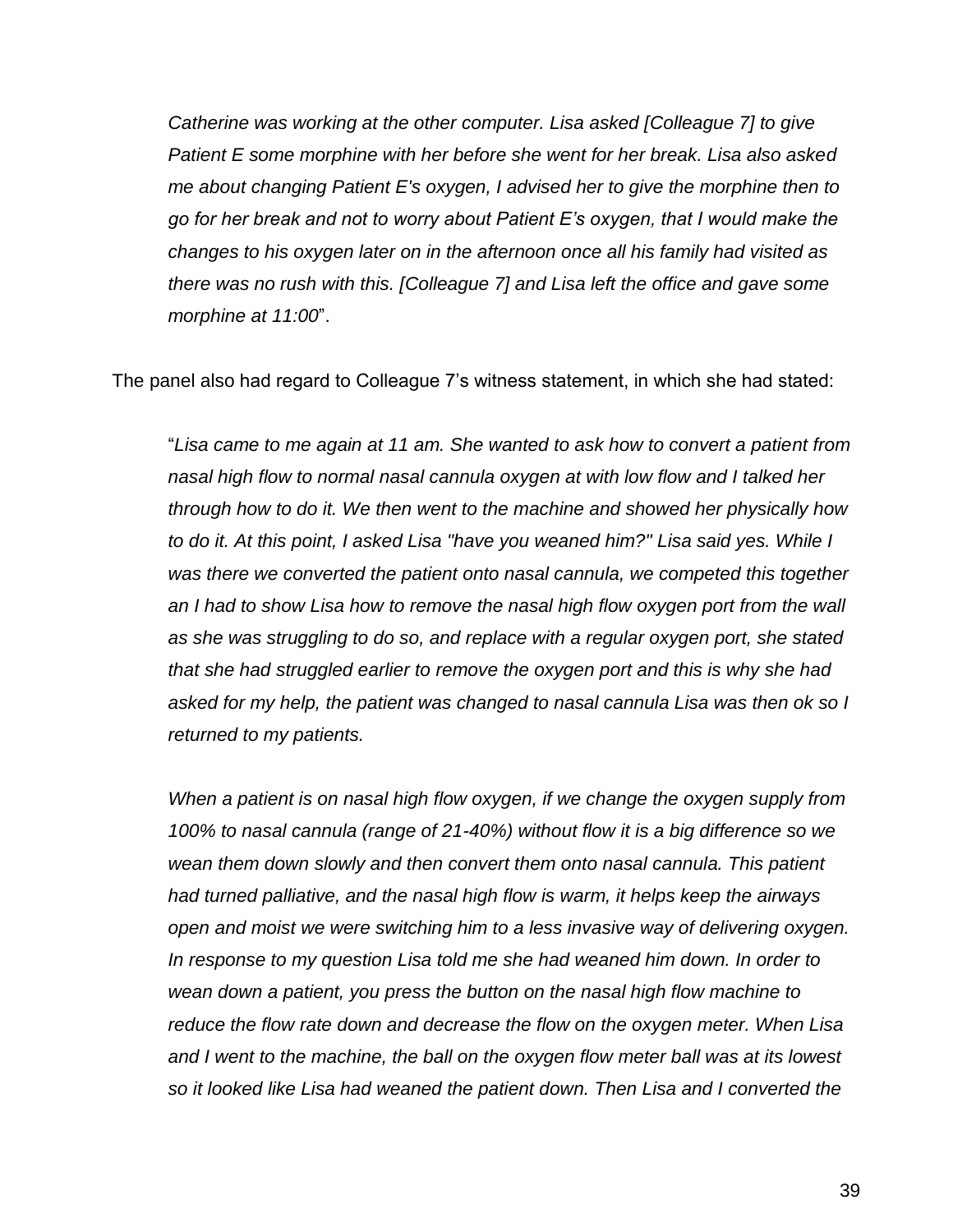*patient to normal oxygen on nasal cannula, at its highest % and I then continued with my other tasks.*

*A bit later Lisa came to [Colleague 2] in the ward office in a bit of a panic. I was also present in the office at this time. Lisa told [Colleague 2] that the nasal high flow wasn't working and she had taken it away from the bedside as the machine wasn't working [Colleague 2] left the office to check on the patient's condition and to help Lisa. It is my understanding that the patient wasn't on any oxygen when Lisa came to find us, Lisa had put the nasal cannula back on the patient's nose but she not checked to see it was connected to the oxygen portl* [sic]. *[Colleague 2] told me the patient was close to end of life, so he deteriorated potentially quicker than he would have. Once [Colleague 2] had attended to the patient we checked the nasal high flow and set it up and found that it was working.*"

In her oral evidence, Colleague 2 stated that she had given you very clear instructions that you should wait for her to assist with changing the oxygen levels of Patient E. Colleague 7 told the panel that she was not present at this point so she was unable to confirm what specific instructions Colleague 2 had given to you.

In considering all of the evidence before it, the panel was satisfied that it is more likely than not that you were told to wait for Colleague 2 to return to assist you in changing Patient E's oxygen levels.

As your line manager, Colleague 2 was aware of previous issues you had had with oxygen therapy. The panel was satisfied that Colleague 2 wanted to ensure that you were supported in successfully completing this task of changing Patient E's oxygen levels. The panel was satisfied that you were told to wait, that there was no rush to carry out this task as Patient E was end of life and his family was still expected to come and say their goodbyes.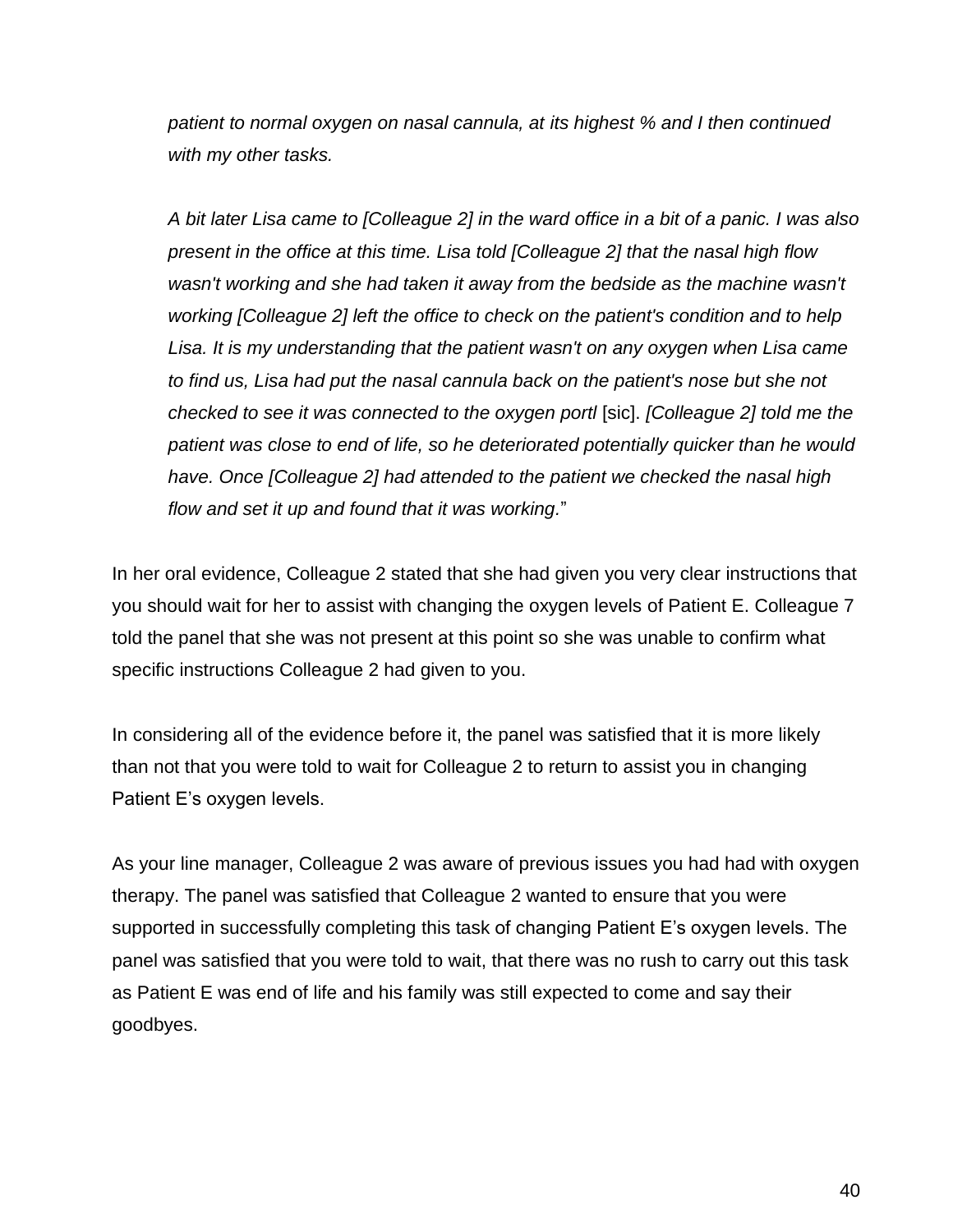The panel does not consider that you deliberately ignored the instructions of Colleague 2. Given the underlying concerns around your understanding and use of the English language, the panel determined that it was more likely that you misunderstood what was being asked of you.

The panel was satisfied that on 17 July 2018, you changed the oxygen level for Patient E when Colleague 2 had told you not to do so.

The panel found charge 12a proved.

## **Charge 12b**

- 12) On 17 July 2018, in relation to Patient E;
	- b) Did not wean Patient E's oxygen adequately or at all before converting from Hi Flow to nasal cannula.

## **This charge is found proved.**

In reaching this decision, the panel took account of your evidence, as well as the evidence of Colleague 7.

You made a partial admission to this charge, in that you accepted that you did not wean Patient E's oxygen adequately. You said that you recognised that you had weaned Patient E too quickly.

The panel had regard to Colleague 7's witness statement, in which she had stated:

"*At this point, I asked Lisa "have you weaned him?" Lisa said yes. While I was there we converted the patient onto nasal cannula, we competed this together an I had to show Lisa how to remove the nasal high flow oxygen port from the wall as she was*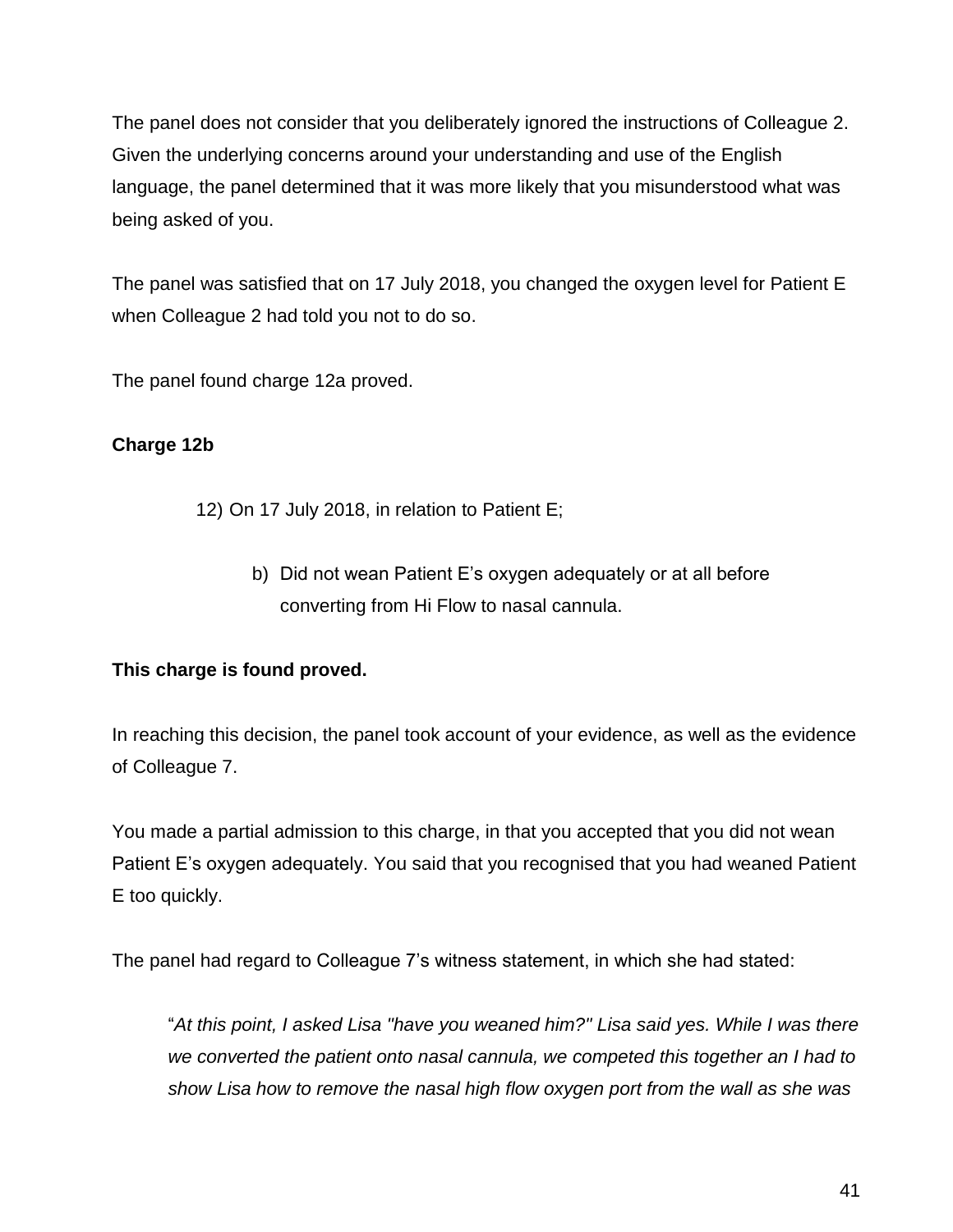*struggling to do so, and replace with a regular oxygen port, she stated that she had struggled earlier to remove the oxygen port and this is why she had asked for my help, the patient was changed to nasal cannula Lisa was then ok so I returned to my patients.*

*…In response to my question Lisa told me she had weaned him down. In order to wean down a patient, you press the button on the nasal high flow machine to reduce the flow rate down and decrease the flow on the oxygen meter. When Lisa and I went to the machine, the ball on the oxygen flow meter ball was at its lowest so it looked like Lisa had weaned the patient down. Then Lisa and I converted the patient to normal oxygen on nasal cannula, at its highest % and I then continued with my other tasks...*

*When a patient is on nasal high flow, as this patient was, who required weaning I normally would complete this gradually taking the day or longer depending upon the patients comfort/oxygen saturation levels, reducing both the flow and the oxygen concentration, as if you complete a quick wean, you aren't given the patient a chance to accommodate that there is no flow there...*".

The panel was satisfied, on the basis of your admission and Colleague 7's evidence, that you did wean Patient E's oxygen, however that you failed to do this adequately before converting Patient E from Hi Flow to nasal cannula.

Therefore, the panel found charge 12b proved.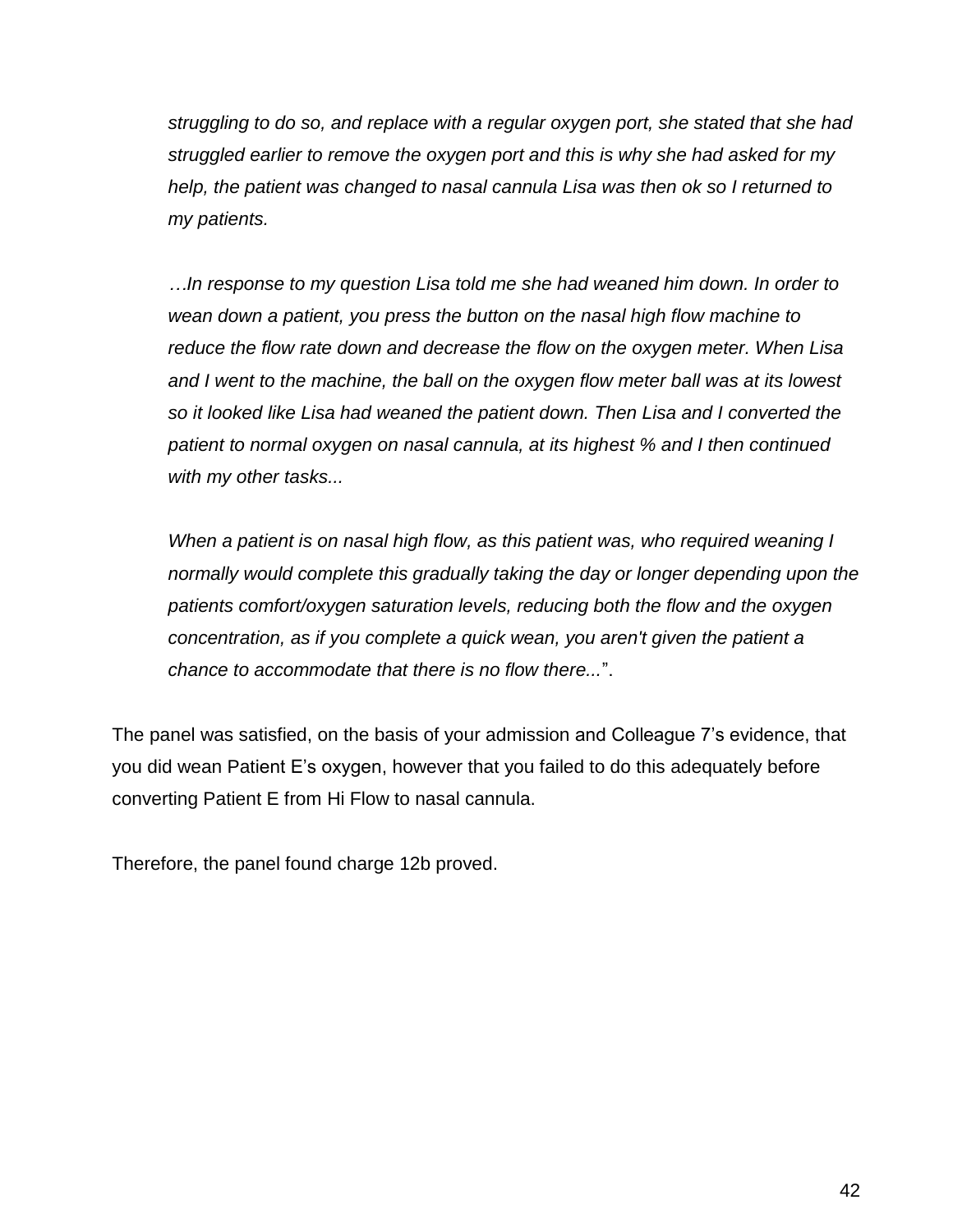#### **Charge 12c**

12) On 17 July 2018, in relation to Patient E;

c) Did not connect the nasal cannula to the low flow oxygen meter.

#### **This charge is found not proved.**

In reaching this decision, the panel took account of your evidence, as well as the evidence of Colleague 7.

The panel noted from the evidence before it that both you and Colleague 7 confirm that you changed the nasal cannula for Patient E at around 11am and that this had been connected to the low flow oxygen meter. Colleague 7 told the panel that after the nasal cannula was changed everything was working as it should have been.

Colleague 7 wrote in her statement following the incident:

"*Lisa later asked if I could help her with giving a patient some diamorphine at 11am before she went for break, which we completed together, whilst we were at the patient's bedside she asked how to remove the 02 port from the wall for the nasal high flow as she wanted to put a double 02 port in its place as she was converting the gentleman to nasal cannula 02 for comfort as he was now on the end of life pathway…I changed the 02 port after I had checked that this was the plan and that she had weaned down the nasal humidified she said "yes", Lisa then connected the gentleman to the nasal cannula at 41 and, at this point the patients family were with him and he looked comfortable…*"

The panel was satisfied, on the basis of your evidence and the evidence of Colleague 7, that you did connect the nasal cannula to the low flow oxygen meter for Patient E.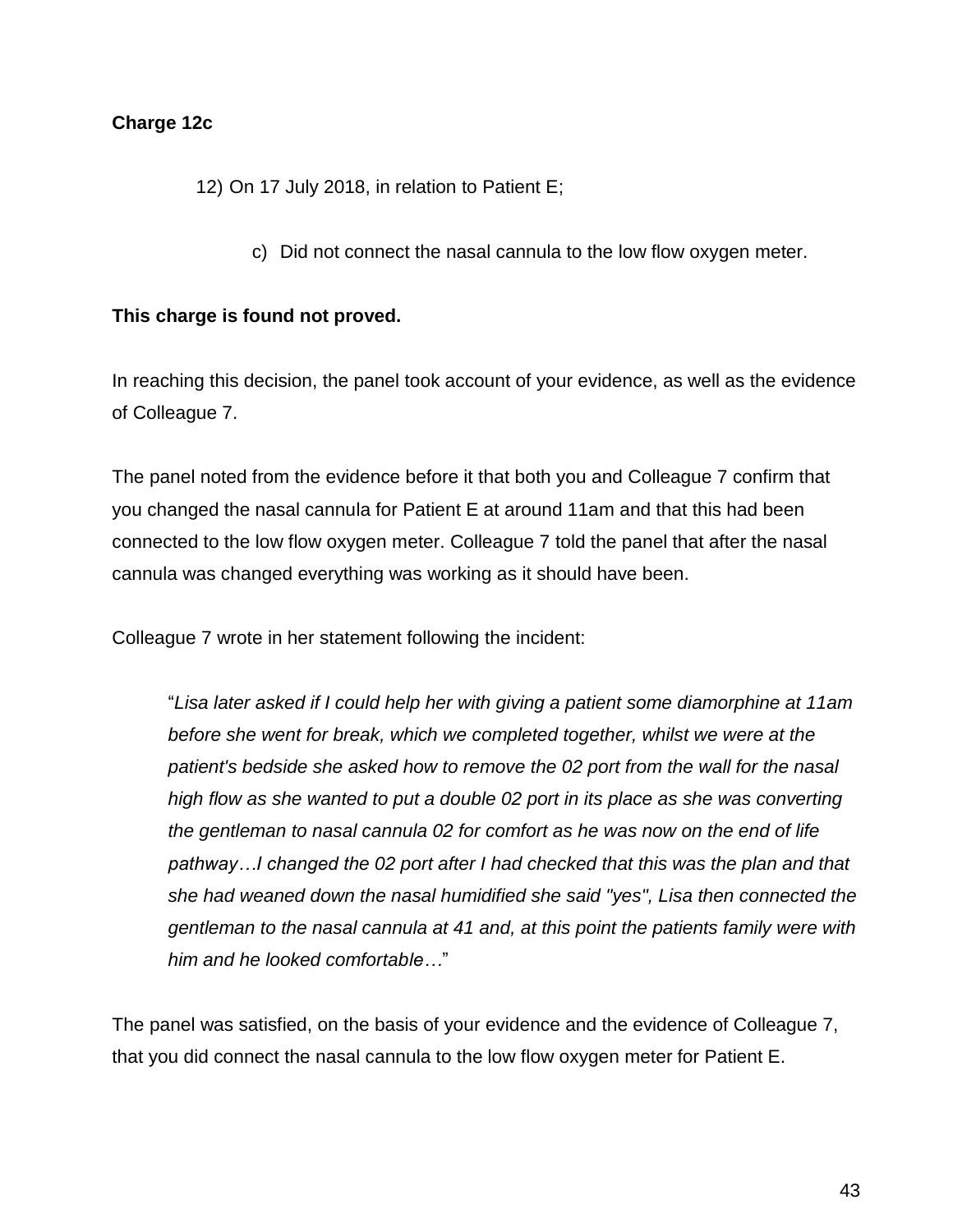The panel therefore found charge 12c not proved.

### **Charge 13**

13) Do not have the necessary knowledge of English to practise safely and effectively.

### **This charge is found proved.**

In reaching this decision, the panel took account of your evidence, the evidence of the witnesses (both of the NMC and those called by you) and the documentary evidence, including the results of your English Language tests. The panel also took into account the NMC's guidance on language requirements and in particular the criteria for assessing language competence.

You provided the panel with the results of an IELTS examination you took on 8 December 2018. You received an overall score of 5.5, which is below the minimum score of 7 required by the NMC. The panel noted that you did not achieve the minimum score required by the NMC in any of the individual categories of reading, writing, listening and speaking in that test. You also provided the panel with the results of an OET examination you took in May 2021 where you achieved an overall score of C. The panel noted that you failed to reach the overall minimum score of B, required by the NMC.

The panel noted that you qualified as a nurse in the UK after completing an honours degree in nursing at University of Salford in 2016. The panel noted that you had worked as a nurse for approximately a year before joining as a Band 5 nurse on Ward 4 at the Hospital in November 2017. Following your resignation from Ward 4 in July 2018, you told the panel that you are now employed as a nurse at Stepping Hill Hospital.

The panel took into account the evidence of all the witnesses, including those from your current place of work at Stepping Hill Hospital. Whilst both your witnesses attested to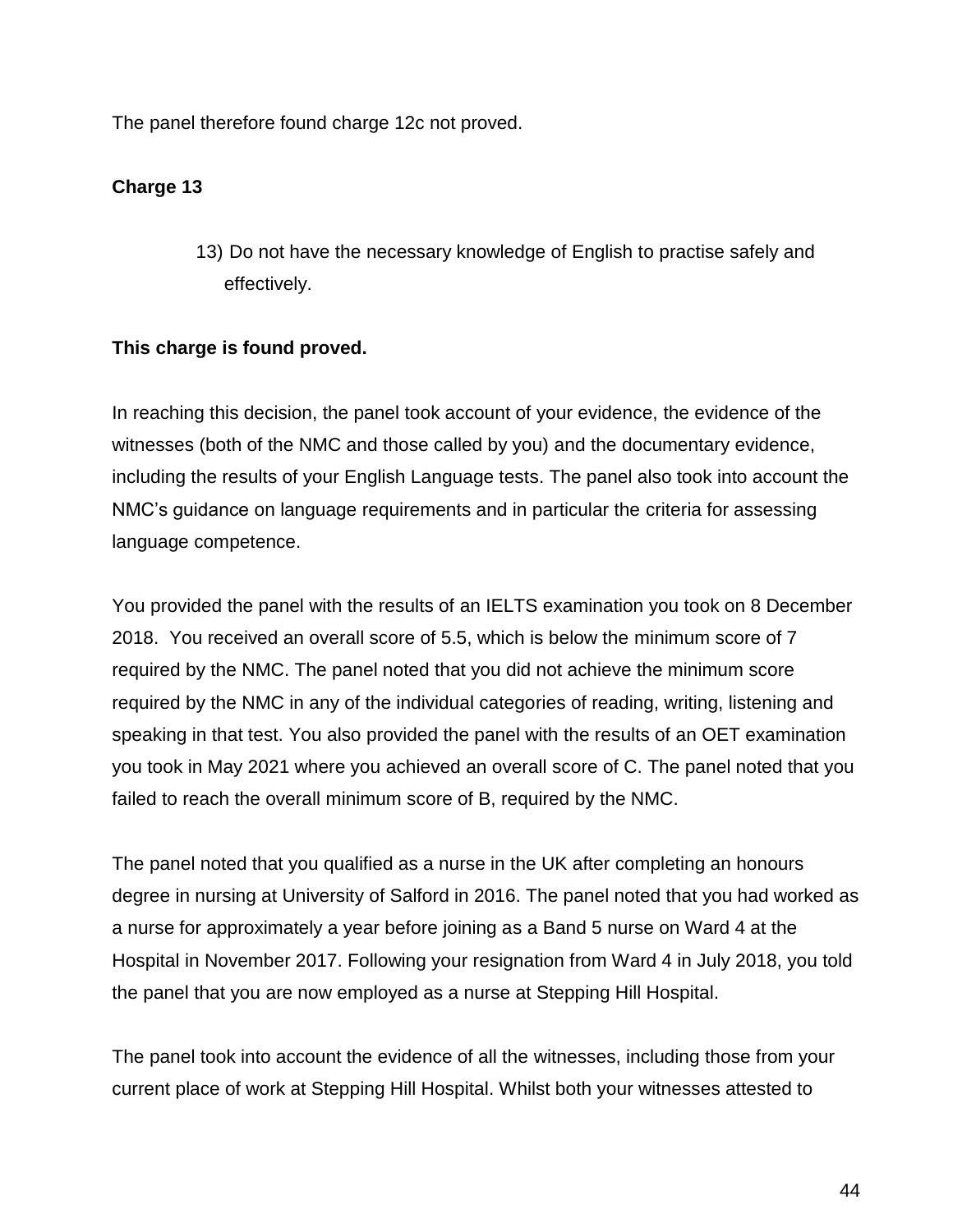being able to understand you, they confirmed that you sometimes spoke faster on occasions and they had to ask you to repeat yourself when you get "*excited.*"

The panel noted that eight witnesses had been called on behalf of the NMC, the majority of whom confirmed that they had found you difficult to understand during your period of employment at the Hospital, between November 2017 and July 2018. One colleague said she was able to understand you, however she said you became harder to understand when you were visibly distressed or anxious.

Notwithstanding that you that you qualified as a registered nurse in the UK and worked for over a year as a nurse in the UK, you have not been able to demonstrate, through the accepted English language tests, that you have met the standard required by the NMC, to practise safely and effectively as a registered nurse.

Therefore, taking into account all the evidence before it, the panel determined that you do not have the necessary knowledge of English to practise safely and effectively as a registered nurse.

The panel found charge 13 proved.

### **Interim order**

Due to insufficient time, the panel was not in a position to hand down its decision on impairment. The panel therefore invited both parties to make submissions on the current interim order.

Mr Edwards submitted that the current interim order remains necessary and appropriate taking into account the facts found proved by the panel. He submitted that, given that you have practised as a registered nurse for over three years, a more restrictive order was not necessary.